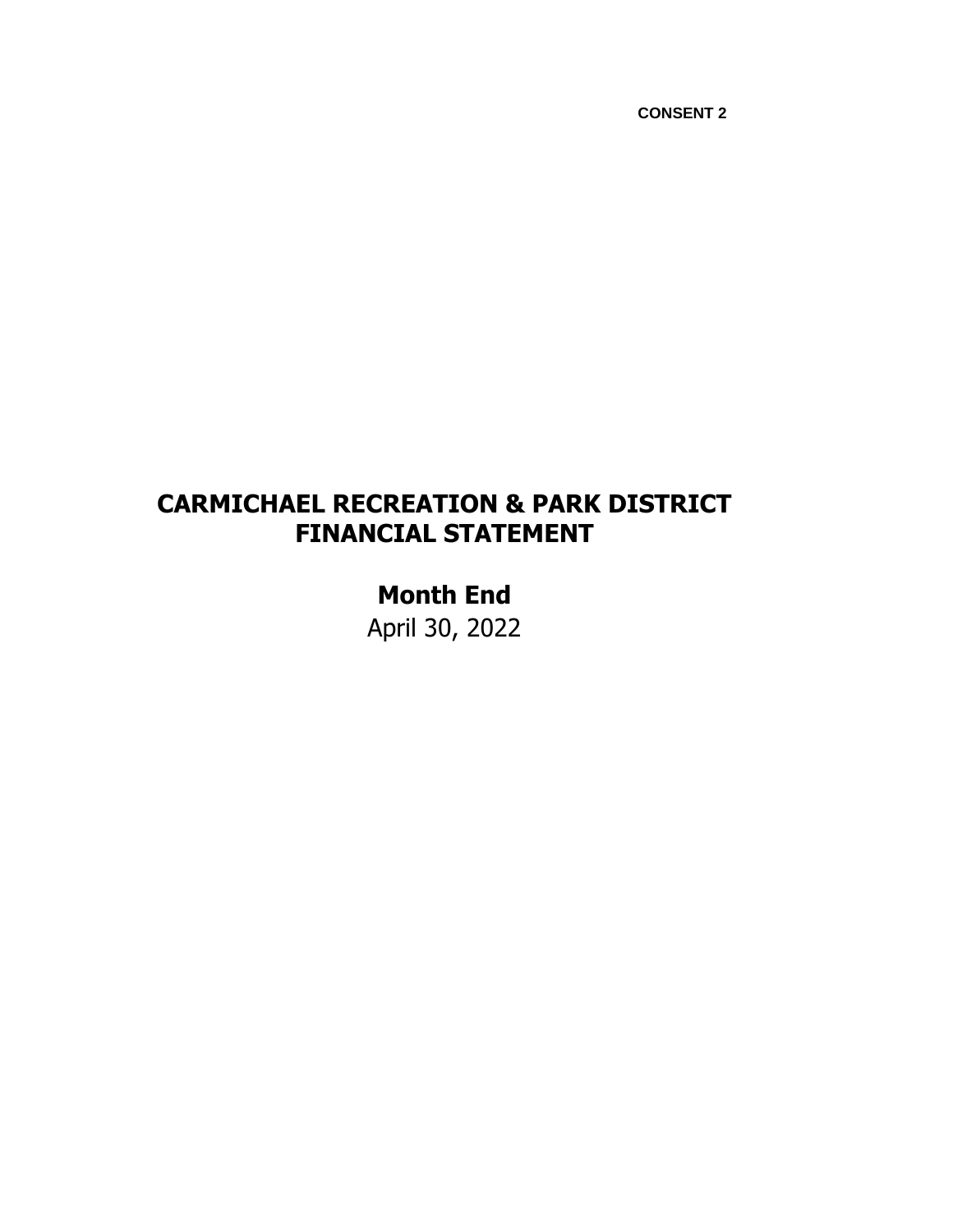|                |                                                                  | 2021-2022     | <b>AMOUNT</b>                | <b>AMOUNT</b>     |           |
|----------------|------------------------------------------------------------------|---------------|------------------------------|-------------------|-----------|
| <b>ACCT NO</b> | <b>ACCT TITLE</b>                                                | <b>BUDGET</b> | <b>REALIZED</b>              | <b>UNREALIZED</b> | 83%       |
|                |                                                                  |               |                              |                   |           |
|                | 91910100 Property Taxes- Current/Secured                         | 2,135,377     | 2,178,755.67                 | $-43,379$         | 102.03%   |
|                | 91910200 Property Taxes - Current/Unsecured                      | 78,000        | 76,530.06                    | 1,470             | 98.12%    |
|                | 91910300 Supplemental PT - Current<br>91910400 Augmentation Fund | 55,215        | 55,777.30                    | $-563$            | 101.02%   |
|                |                                                                  | 17,898        | 15,893.32                    | 2,005             | 88.80%    |
|                | 91910500 Property Tax - Supplemental/Delinquent                  | 2,800         | 2,846.38                     | -46               | 101.66%   |
|                | 91910600 Property Tax Unitary                                    | 17,892        | 18,847.69<br>205.20          | $-956$            | 105.34%   |
|                | 91912000 Property Tax Redemption                                 | 154           |                              | $-51$             | 132.89%   |
|                | 91913000 Prop Tax PR - Unsecured                                 | 1,639         | 1,377.02                     | 262               | 83.99%    |
|                | 91914000 Property Tax - Penalties                                | 605           | 727.96                       | $-123$            | 120.42%   |
|                | 91919900 Taxes - Other                                           | 1             | $\qquad \qquad \blacksquare$ | 1                 | 0.00%     |
|                | OBJECT TOTAL 2,309,580                                           |               | 2,350,960.60                 | $-41,380$         | 101.79%   |
|                | 94941000 Interest Income                                         |               |                              |                   | 24.87%    |
|                | 94942900 Building Rental - Other                                 | 2,500         | 621.68                       | 1,878             |           |
|                | <b>LS Tenants</b>                                                | 1,160,206     | 973,803.23                   | 186,403           | 83.93%    |
|                | <b>LS Building Rentals</b>                                       | 100,000       | 62,550.00                    | 37,450            | 62.55%    |
|                | <b>District Wide Rentals</b>                                     |               |                              |                   | 84.37%    |
|                |                                                                  | 50,000        | 42,183.00<br>1,078,536.23    | 7,817             |           |
|                | TOTAL BUILDING RENTAL - OTHER                                    | 1,310,206     |                              | 231,670           | 82.32%    |
|                | 94944400 Food Service Concessions<br>OBJECT TOTAL 1,312,706      | 0             | 1,079,157.91                 | 0                 | 82.21%    |
|                |                                                                  |               |                              | 233,548           |           |
|                | 95952200 Homeowner Property Tax Relief                           | 19,000        | 9,346.86                     | 9,653             | 49.19%    |
|                | 95953000 Misc Intergovernmental Revenue                          | 0             | 8,500.00                     | $-8,500$          |           |
|                | 95953100 Aid from Other Local Government Agencies                | 121,200       | (27, 772.43)                 | 148,972           | $-22.91%$ |
|                | 95956900 State Aid - Other Misc Programs                         | 0             |                              | 0                 |           |
|                | 95959700 Federal Tax Credit                                      | 0             | 4,798.17                     | $-4,798$          |           |
|                | <b>OBJECT TOTAL</b>                                              | 140,200       | (5, 127.40)                  | 145,327           | $-3.66%$  |
|                |                                                                  |               |                              |                   |           |
|                | 96964600 Recreation Service Charges                              | 724,000       | 267,908.53                   | 456,091           | 37.00%    |
|                | 96968000 Co-insurance Premium                                    | 0             |                              | 0                 | 0.00%     |
|                | 96969700 Law Enforcement Services                                | 500           | 1,351.35                     | $-851$            | 270.27%   |
|                | <b>OBJECT TOTAL</b>                                              | 724,500       | 269,259.88                   | 455,240           | 37.16%    |
|                |                                                                  |               |                              |                   |           |
|                | 97970900 Taxable Sales                                           | 0             |                              | 0                 | 0.00%     |
|                | 97971000 Cash Overages                                           | 0             |                              | 0                 | 0.00%     |
|                | 97973000 Donations & Contributions                               | 105,500       | 19,298.24                    | 86,202            | 18.29%    |
|                | 97974000 Insurance Proceeds                                      | 507,000       | (90, 979.01)                 | 597,979           | $-17.94%$ |
|                | 97979000 Other Revenue                                           | 100           | 530.60                       | -431              | 530.60%   |
|                | 97979900 Prior Year Revenue                                      | 0             |                              | 0                 | 0.00%     |
|                | OBJECT TOTAL                                                     | 612,600       | (71, 150.17)                 | 683,750           | $-11.61%$ |
|                |                                                                  |               |                              |                   |           |
|                | 98985000 Sale of Real Property                                   | 0             |                              | 0                 | 0.00%     |
|                | 98986000 Proceeds from Asset Sale                                | 0             |                              | 0                 | 0.00%     |
|                | 98986100 Gain on Sale of Fixed Asset                             | 33,000        | 11,500.00                    | 21,500            | 0.00%     |
|                | 99999500 Residual Eq Tra                                         | 0             |                              | 0                 | 0.00%     |
|                | <b>OBJECT TOTAL</b>                                              | 33,000        | 11,500.00                    | 21,500            | 0.00%     |
|                |                                                                  |               |                              |                   |           |
|                | <b>BUDGET TOTAL</b>                                              |               | 5,132,586 3,634,600.82       | 1,497,985         | 70.81%    |
|                | <b>FUND BALANCE</b>                                              | 1,288,558     | 1,288,558.00                 | 0                 | 100.00%   |
|                | TRANSFER FRM RESERVE - EQUIP                                     | 0             |                              | 0                 | 0.00%     |
|                | <b>TOTAL PROJECTION</b>                                          |               | 6,421,144 4,923,158.82       | 1,497,985         | 76.67%    |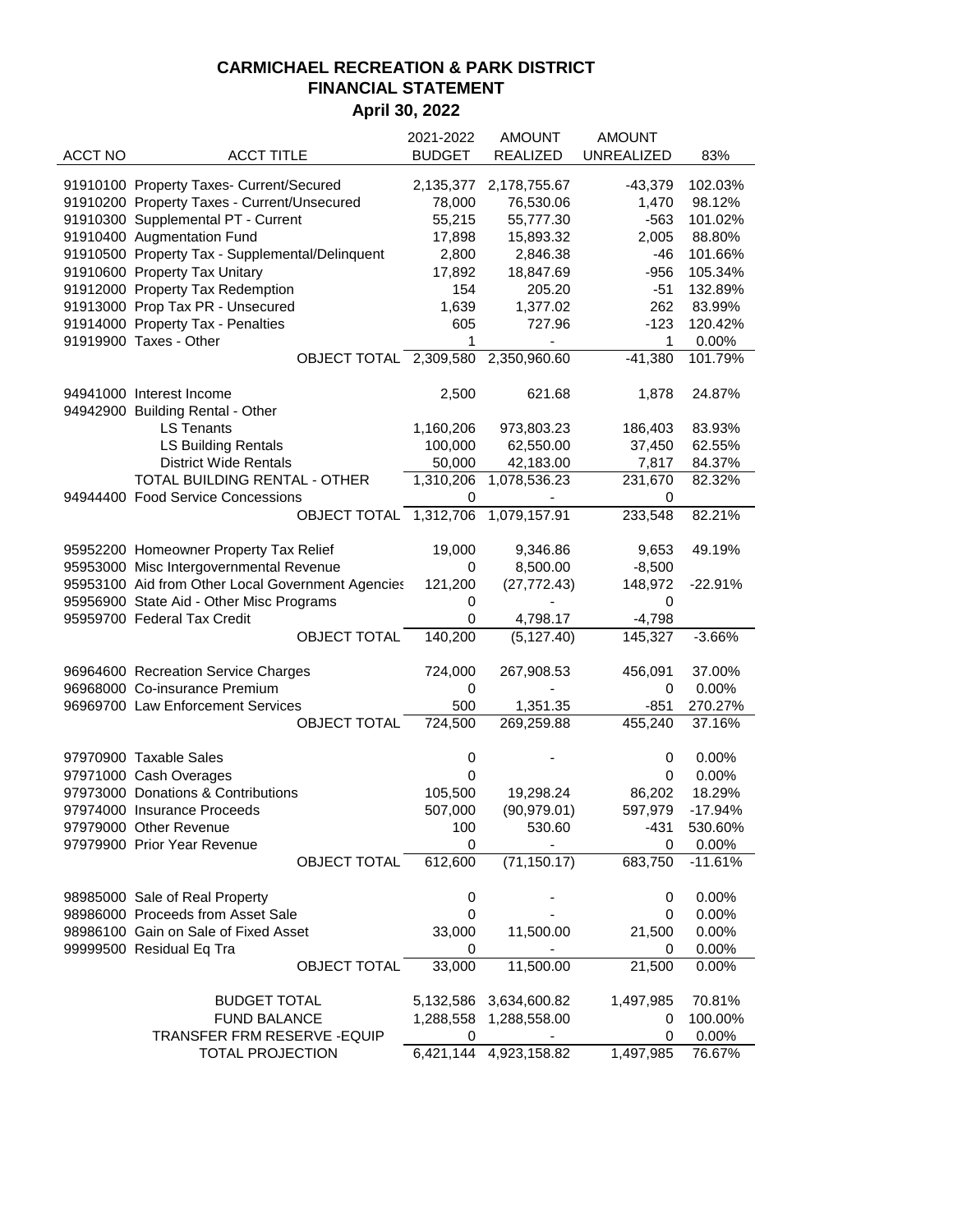**Combination** 

|         |                                        | 2021-2022            |              |                      |       |
|---------|----------------------------------------|----------------------|--------------|----------------------|-------|
| ACCT NO | <b>ACCT TITLE</b>                      | <b>FINAL BGT ENC</b> |              | <b>SPENT BALANCE</b> | 83%   |
| 1000's  | SALARIES & EE BENEFITS:                |                      |              |                      |       |
|         |                                        |                      |              |                      |       |
|         |                                        |                      |              |                      |       |
| 1110    | S & W - Regular F/T                    | 1,358,758            | 1,031,639.85 | 327,118              | 76%   |
| 1122    | S & W - Temp P/T                       | 240,000              | 102,009.80   | 137,990              | 43%   |
|         | S & W - Temp P/T Building Monitors     | 42,000               | 18,992.91    | 23,007               | 45%   |
|         |                                        |                      |              |                      |       |
| 1124    | S & W - Board Members                  |                      |              |                      |       |
| 1130    | Overtime                               | 1,000                | 22.13        | 978                  | 2%    |
| 1141    | Premium Pay                            | 0                    | 0.00         | 0                    |       |
| 1143    | Allowances                             | 10,656               | 8,880.00     | 1,776                | 83%   |
| 1152    | <b>Terminal Pay</b>                    |                      | 17,334.47    | $-17,334$            |       |
| 1210    | Retirement                             | 479,561              | 365,570.66   | 113,990              | 76%   |
| 1220    | <b>OASHDI</b>                          | 125,756              |              |                      | 72%   |
|         |                                        |                      | 90,053.75    | 35,702               |       |
| 1230    | Group Insurance                        | 440,853              | 309,863.46   | 130,990              | 70%   |
| 1230-2  | Dental                                 | 30,573               | 22,870.50    | 7,703                | 75%   |
| 1230-3  | Life                                   | 381                  | 209.46       | 172                  | 55%   |
| 1230-4  | Vision                                 | 2,670                | 1,719.14     | 951                  | 64%   |
| 1241    | Workers' Comp                          | 51,477               | 51,476.64    | 0                    | 100%  |
| 1251    | Unemployment                           | 11,404               | 6,154.71     | 5,249                | 54%   |
| 1880    | SAL & EE Benefits Prior Year           |                      |              | $-2,542$             |       |
|         |                                        |                      | 2,542.27     |                      |       |
|         | <b>OBJECT TOTAL</b>                    | 2,795,089            | 2,029,339.75 | 765,749 72.6%        |       |
|         |                                        |                      |              |                      |       |
| 2000's  | <b>SERVICES &amp; SUPPLIES</b>         |                      |              |                      |       |
| 2005    | <b>Advertising &amp; Legal Notices</b> | 35,450               | 15,237.04    | 20,213               | 43%   |
| 2015    | <b>Bluprint/Copying Service</b>        | 2,400                | 0.00         | 2,400                | 0%    |
| 2022    | <b>Books/Personal Supplies</b>         | 200                  | 0.00         | 200                  | $0\%$ |
| 2024    |                                        |                      |              |                      |       |
|         | Periodicals/Subscriptions              |                      |              |                      |       |
| 2029    | <b>Business/Conference Expenses</b>    | 10,000               | 2,479.00     | 7,521                | 25%   |
| 2035    | <b>Education/Training Services</b>     | 9,500                | 1,845.30     | 7,655                | 19%   |
| 2036    | <b>Education/Training Supplies</b>     |                      |              |                      |       |
| 2037    | <b>Tuition Reimbursement</b>           |                      |              |                      |       |
| 2038    | <b>Employee Recognition</b>            |                      | 58.87        | -59                  |       |
| 2039    | Transportation                         | 3,400                | 355.35       | 3,045                | 10%   |
| 2051    |                                        | 184,633              | 185,593.69   | $-961$               | 101%  |
|         | Liability Insurance - District Wide    |                      |              |                      |       |
| 2061    | Memberships                            | 8,215                | 7,096.00     | 1,119                | 86%   |
| 2076    | <b>Office Supplies</b>                 | 9,777                | 3,979.57     | 5,797                | 41%   |
| 2081    | Postage                                | 14,500               | 8,116.42     | 6,384                | 56%   |
| 2085    | <b>Printing Services</b>               | 1,000                | 31.36        | 969                  | 3%    |
| 2103    | Agricultural/Horticultural Services    | 140,000              | 98,551.52    | 41,448               | 70%   |
| 2104    | Agricultural/Horticultural Supplies    | 55,000               | 2,685.71     | 52,314               | 5%    |
| 2111    | <b>Building Maintenance Service</b>    |                      |              |                      | 79%   |
|         |                                        | 20,000               | 15,720.35    | 4,280                |       |
| 2112    | <b>Building/Carpentry Supplies</b>     | 30,000               | 6,568.15     | 23,432               | 22%   |
| 2122    | <b>Chemical Supplies</b>               | 0                    | 0.00         | 0                    |       |
| 2131    | <b>Electrical Services</b>             | 9,000                | 4,894.00     | 4,106                | 54%   |
| 2132    | <b>Electrical Supplies</b>             | 8,500                | 6,998.89     | 1,501                | 82%   |
| 2141    | <b>Land Improvement Services</b>       | 12,000               | 14,496.70    | $-2,497$             | 121%  |
| 2142    | Land Improvement Supplies              | 60,000               | 37,323.40    | 22,677               | 62%   |
| 2151    | Mechanical System Maintenance Services | 90,000               |              | $-15,370$            | 117%  |
|         |                                        |                      | 105,369.66   |                      |       |
| 2152    | Mechanical System Maintenance Supplies | 20,000               | 9,969.58     | 10,030               | 50%   |
| 2162    | <b>Painting Supplies</b>               | 3,500                | 1,968.07     | 1,532                | 56%   |
| 2167    | <b>Plumbing Services</b>               | 5,000                | 5,665.74     | -666                 | 113%  |
| 2168    | <b>Plumbing Supplies</b>               | 25,000               | 5,588.02     | 19,412               | 22%   |
| 2185    | <b>Permit Charges</b>                  | 3,000                | 2,205.00     | 795                  | 74%   |
| 2191    | Electricity - District Wide            | 45,550               | 25,331.64    | 20,218               | 56%   |
|         |                                        |                      |              |                      |       |
|         | LS - Electricity                       | 110,250              | 82,501.99    | 27,748               | 75%   |
| 2192    | Natural Gas/LPG - District Wide        | 5,175                | 6,443.31     | $-1,268$             | 125%  |
|         | LS - Natural Gas/LPB                   | 54,600               | 85,671.90    | $-31,072$            | 157%  |
| 2193    | Refuse Collection/Disposal Service     | 49,050               | 31,157.29    | 17,893               | 64%   |
|         | LS - Refuse                            | 16,500               | 12,044.09    | 4,456                | 73%   |
| 2195    | Sewage Disposal Service                | 4,625                | 2,728.12     | 1,897                | 59%   |
|         | LS - Sewer                             | 18,250               | 10,250.58    | 7,999                | 56%   |
| 2197    | <b>Telephone Service</b>               |                      |              |                      |       |
|         |                                        | 44,000               | 36,769.53    | 7,230                | 84%   |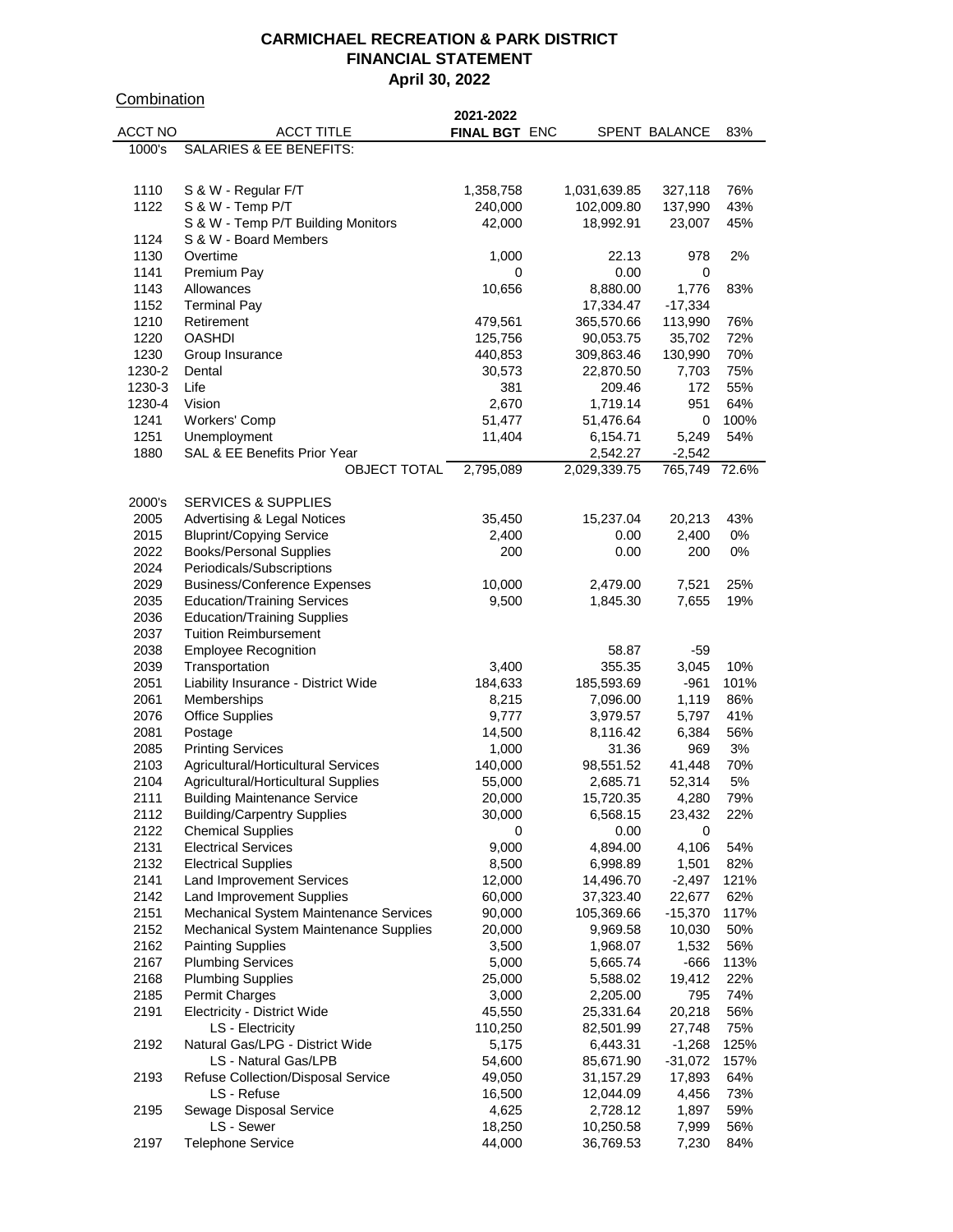#### **Combination**

| <u>ununanun </u> |                                                               | 2021-2022        |                        |                 |             |
|------------------|---------------------------------------------------------------|------------------|------------------------|-----------------|-------------|
| ACCT NO          | <b>ACCT TITLE</b>                                             | FINAL BGT ENC    |                        | SPENT BALANCE   | 83%         |
| 2198             | Water                                                         | 249,400          | 186,306.45             | 63,094          | 75%         |
| 2205             | <b>Auto Maintenance Services</b>                              | 12,000           | 6,565.25               | 5,435           | 55%         |
| 2206             | Auto Maintenance Supplies                                     | 10,500           | 7,565.56               | 2,934           | 72%         |
| 2226             | <b>Expendable Tools/Inst Supplies</b>                         | 7,500            | 3,606.39               | 3,894           | 48%         |
| 2231             | Fire/Crash/Rescue Service                                     | 1,000            | 1,695.86               | $-696$          | 0%          |
| 2232             | <b>Fire Supplies</b>                                          | 1,000            | 27.91                  | 972             | 3%          |
| 2236             | Fuel/Lubricants                                               | 17,500           | 12,259.54              | 5,240           | 70%         |
| 2252             | <b>Medical Equip Maintenance</b>                              | 0                | 0.00                   | 0               |             |
| 2261<br>2262     | Office Equipment Maintenance Services                         | 19,500           | 6,693.90               | 12,806          | 34%<br>62%  |
| 2275             | Office Equipment Maintenance Supplies<br>Rent/Lease Equipment | 18,600<br>22,950 | 11,538.17<br>11,844.92 | 7,062<br>11,105 | 52%         |
| 2291             | Other Equipment Maintenance Svc                               | 4,500            | 0.00                   | 4,500           | 0%          |
| 2292             | Other Equipment Maintenance Supply                            | 2,500            | 0.00                   | 2,500           | 0%          |
| 2314             | <b>Clothing/Personal Supplies</b>                             | 10,000           | 2,977.41               | 7,023           | 30%         |
| 2321             | <b>Custodial Services</b>                                     | 110,000          | 47,527.26              | 62,473          | 43%         |
| 2322             | <b>Custodial Supplies</b>                                     | 23,100           | 9,587.42               | 13,513          | 42%         |
| 2332             | <b>Food/Catering Supplies</b>                                 | 1,800            | 322.17                 | 1,478           | 18%         |
| 2443             | <b>Medical Service</b>                                        | 5,300            | 1,620.00               | 3,680           | 31%         |
| 2444             | <b>Medical Supplies</b>                                       | 1,000            | 965.91                 | 34              | 97%         |
| 2505             | <b>Accounting/Financial Services</b>                          | 30,000           | 3,021.00               | 26,979          | 10%         |
| 2507             | <b>Assessor's Collection Services</b>                         | 28,000           | 26,869.82              | 1,130           | 96%         |
| 2508             | <b>Clerk of Board Services</b>                                | 0                | 139.00                 | $-139$          |             |
| 2541             | <b>Personnel Services</b>                                     | 4,175            | 721.00                 | 3,454           | 17%         |
| 2552             | <b>Environmental Services</b>                                 | 47,488           | 16,152.02              | 31,336          |             |
| 2571             | <b>Security Services</b>                                      | 80,000           | 52,027.50              | 27,973          | 65%         |
| 2591             | <b>Other Professional Services</b>                            | 20,000           | 12,032.73              | 7,967           | 60%         |
| 2711             | <b>DTECH Labor</b>                                            | 2,963            | 0.00                   | 2,963           | $0\%$       |
| 2811             | <b>Data Processing Services</b>                               | 10,000           | 3,544.35               | 6,456           | 35%         |
| 2812             | <b>Computer Software/Licensing</b>                            | 16,150           | 12,515.70              | 3,634           | 77%         |
| 2813             | Sales Tax Adjustment-Board of Eq                              | 0                | 0.00                   | 0               |             |
| 2851             | <b>Recreation Services</b>                                    | 188,000          | 58,439.47              | 129,561         | 31%         |
| 2852             | <b>Recreation Supplies</b>                                    | 57,364           | 31,976.80              | 25,387          | 56%         |
| 2880             | Prior Year Service & Supply                                   | 0                | 0.00                   | 0               |             |
| 2896             | Cash/Inventory Shortages                                      | 0                | 122.50                 | $-123$          |             |
| 2898             | <b>Other Operating Supplies</b>                               | 450              | 0.00                   | 450             | 0%          |
| 2899             | <b>Other Operating Services</b><br><b>PBID</b>                | 26,500           | 26,861.92              | $-362$          | 101%<br>84% |
| 2911             | DTECH LABOR - ACP                                             | 34,460<br>0      | 29,086.02<br>2,963.49  | 5,374           |             |
| 2912             | DTECH FEE - ACP                                               | 0                | 0.00                   | $-2,963$<br>0   |             |
| 2921             | <b>GS Printing Services</b>                                   | 10               | 0.00                   | 10              | 0%          |
| 2934             | <b>Real Estate Services</b>                                   |                  |                        |                 |             |
|                  | OBJECT TOTAL                                                  | 2,171,785        | 1,423,273.28           | 748,512         | 66%         |
|                  |                                                               |                  |                        |                 |             |
| 3000's           | <b>INTEREST &amp; ASSESSMENTS</b>                             |                  |                        |                 |             |
| 3210             | Interest Expense                                              |                  |                        |                 |             |
| 3230             | Lease Obligation Retirement                                   |                  |                        |                 |             |
|                  | <b>OBJECT TOTAL</b>                                           |                  |                        |                 |             |
|                  |                                                               |                  |                        |                 |             |
| 4000's           | <b>FIXED ASSETS</b>                                           |                  |                        |                 |             |
| 4201             | Structures & Improvements                                     | 551,200          | 51,120.95              | 500,079         | 9%          |
| 4202             | Improvements Other than Buildings                             | 197,500          | 62,548.18              | 134,952         | 32%         |
|                  | <b>OBJECT TOTAL</b>                                           | 748,700          | 113,669.13             | 635,031         | 15%         |
|                  |                                                               |                  |                        |                 |             |
| 4301             | Equipment - Prop                                              | 205,570          | 33,446.96              | 172,123         | 16%         |
|                  | <b>OBJECT TOTAL</b>                                           | 205,570          | 33,446.96              | 172,123         | 16%         |
|                  |                                                               |                  |                        |                 |             |
| 7901             | Appropriation for Contingencies                               | 500,000          | 0.00                   | 500,000         | $0\%$       |
|                  | <b>OBJECT TOTAL</b>                                           | 500,000          | 0.00                   | 500,000         | 0%          |
|                  | <b>BUDGET UNIT TOTAL</b>                                      | 6,421,144        | 3,599,729.12 2,821,415 |                 | 56%         |
|                  |                                                               |                  |                        |                 |             |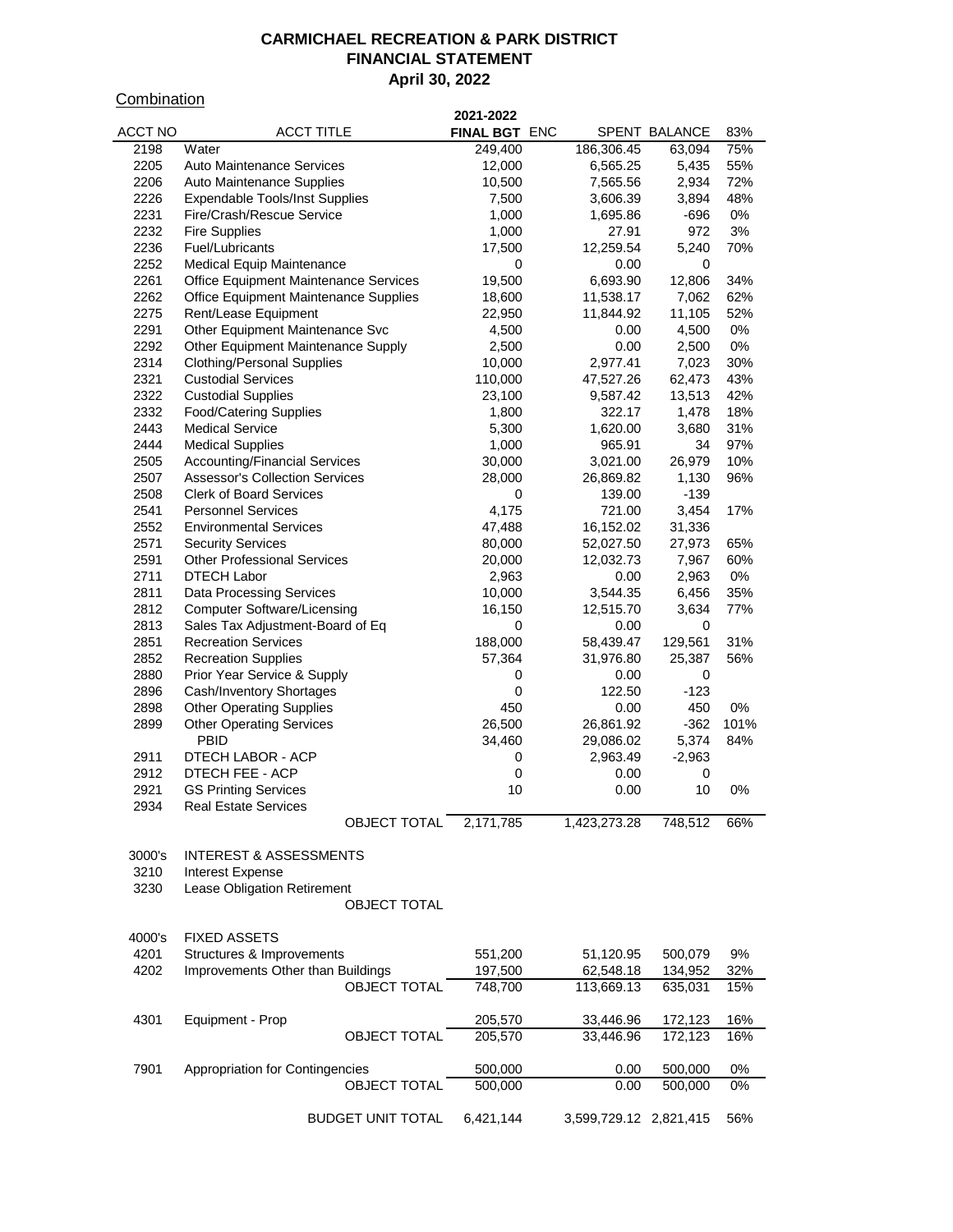**Administration** 

|                |                                         | 2021-2022     |              |          |      |
|----------------|-----------------------------------------|---------------|--------------|----------|------|
| <b>ACCT NO</b> | <b>ACCT TITLE</b>                       | FINAL BGT ENC | <b>SPENT</b> | BALANCE  | 83%  |
| 1000's         | SALARIES & EE BENEFITS:                 |               |              |          |      |
| 1110           | S & W - Regular F/T                     | 501,313       | 410,470.91   | 90,842   | 82%  |
| 1122           | S & W - Temp P/T                        |               |              |          |      |
|                | S & W - Temp P/T Building Monitors      |               |              |          |      |
| 1124           | S & W - Board Members                   |               |              |          |      |
| 1130           | Overtime                                |               |              |          |      |
| 1141           | Premium Pay                             |               |              |          |      |
| 1143           | Allowances                              | 7,776         | 6,480.00     | 1,296    | 83%  |
| 1152           | <b>Terminal Pay</b>                     |               |              |          |      |
| 1210           | Retirement                              | 185,651       | 152,022.01   | 33,629   | 82%  |
| 1220           | <b>OASHDI</b>                           | 38,373        | 31,896.74    | 6,476    | 83%  |
| 1230           | Group Insurance                         | 120,295       | 95,578.72    | 24,716   | 79%  |
|                |                                         |               |              |          |      |
| 1230-2         | Dental                                  | 9,243         | 7,110.00     | 2,133    | 77%  |
| 1230-3         | Life                                    | 97            | 74.80        | 22       | 77%  |
| 1230-4         | Vision                                  | 934           | 734.56       | 199      | 79%  |
| 1241           | Workers' Comp                           | 3,123         | 3,123.00     | 0        | 100% |
| 1251           | Unemployment                            | 1,470         | 966.00       | 504      | 66%  |
| 1880           | SAL & EE Benefits Prior Year            |               |              |          |      |
|                | <b>OBJECT TOTAL</b>                     | 868,275       | 708,456.74   | 159,818  | 82%  |
|                |                                         |               |              |          |      |
| 2000's         | <b>SERVICES &amp; SUPPLIES</b>          |               |              |          |      |
| 2005           | <b>Advertisting &amp; Legal Notices</b> | 1,500         | 886.88       | 613      | 59%  |
| 2015           | <b>Blueprint/Copying Service</b>        |               |              |          |      |
| 2022           | <b>Books/Personal Supplies</b>          | 200           |              | 200      | 0%   |
| 2024           | Periodicals/Subscriptions               |               |              |          |      |
| 2029           | <b>Business/Conference Expenses</b>     | 3,500         | 12.00        | 3,488    | 0%   |
| 2035           |                                         |               | 1,492.20     | 2,008    | 43%  |
| 2036           | <b>Education/Training Services</b>      | 3,500         |              |          |      |
|                | <b>Education/Training Supplies</b>      |               |              |          |      |
| 2037           | <b>Tuition Reimbursement</b>            |               |              |          |      |
| 2038           | <b>Employee Recognition</b>             |               | 58.87        | -59      |      |
| 2039           | Transportation                          | 1,200         | 199.35       | 1,001    | 3%   |
| 2051           | Liability Insurance - District Wide     | 184,633       | 185,593.69   | $-961$   | 101% |
| 2061           | Memberships                             | 7,050         | 6,196.00     | 854      | 88%  |
| 2076           | <b>Office Supplies</b>                  | 7,000         | 2,880.46     | 4,120    | 41%  |
| 2081           | Postage                                 | 2,000         | 1,994.02     | 6        | 100% |
| 2085           | <b>Printing Services</b>                | 750           |              | 750      | 0%   |
| 2103           | Agricultural/Horticultural Services     |               |              |          |      |
| 2104           | Agricultural/Horticultural Supplies     |               |              |          |      |
| 2111           | <b>Building Maintenance Service</b>     |               |              |          |      |
| 2112           | <b>Building/Carpentry Supplies</b>      |               |              |          |      |
| 2122           | <b>Chemical Supplies</b>                |               |              |          |      |
| 2131           | <b>Electrical Services</b>              |               |              |          |      |
| 2132           | <b>Electrical Supplies</b>              |               |              |          |      |
| 2141           | <b>Land Improvement Services</b>        |               |              |          |      |
| 2142           | <b>Land Improvement Supplies</b>        |               |              |          |      |
| 2151           | Mechanical System Maintenance Services  |               |              |          |      |
| 2152           | Mechanical System Maintenance Supplies  |               |              |          |      |
| 2162           | <b>Painting Supplies</b>                |               |              |          |      |
| 2167           | <b>Plumbing Services</b>                |               |              |          |      |
| 2168           | <b>Plumbing Supplies</b>                |               |              |          |      |
| 2185           | <b>Permit Charges</b>                   |               |              |          |      |
| 2191           | <b>Electricity - District Wide</b>      | 1,000         | 506.63       | 493      | 51%  |
|                | LS - Electricity                        | 1,950         | 1,650.04     | 300      | 85%  |
| 2192           | Natural Gas/LPG - District Wide         | 125           | 128.86       | -4       | 103% |
|                | LS - Natural Gas/LPB                    | 1,100         | 1,713.46     | $-613$   | 156% |
| 2193           | Refuse Collection/Disposal Service      | 950           | 623.18       | 327      | 66%  |
|                | LS - Refuse                             | 400           | 240.87       | 159      | 60%  |
| 2195           | Sewage Disposal Service                 | 100           | 54.57        | 45       | 55%  |
|                | LS - Sewer                              | 400           | 205.02       | 195      | 51%  |
| 2197           | <b>Telephone Service</b>                | 1,000         | 2,695.40     | $-1,695$ | 270% |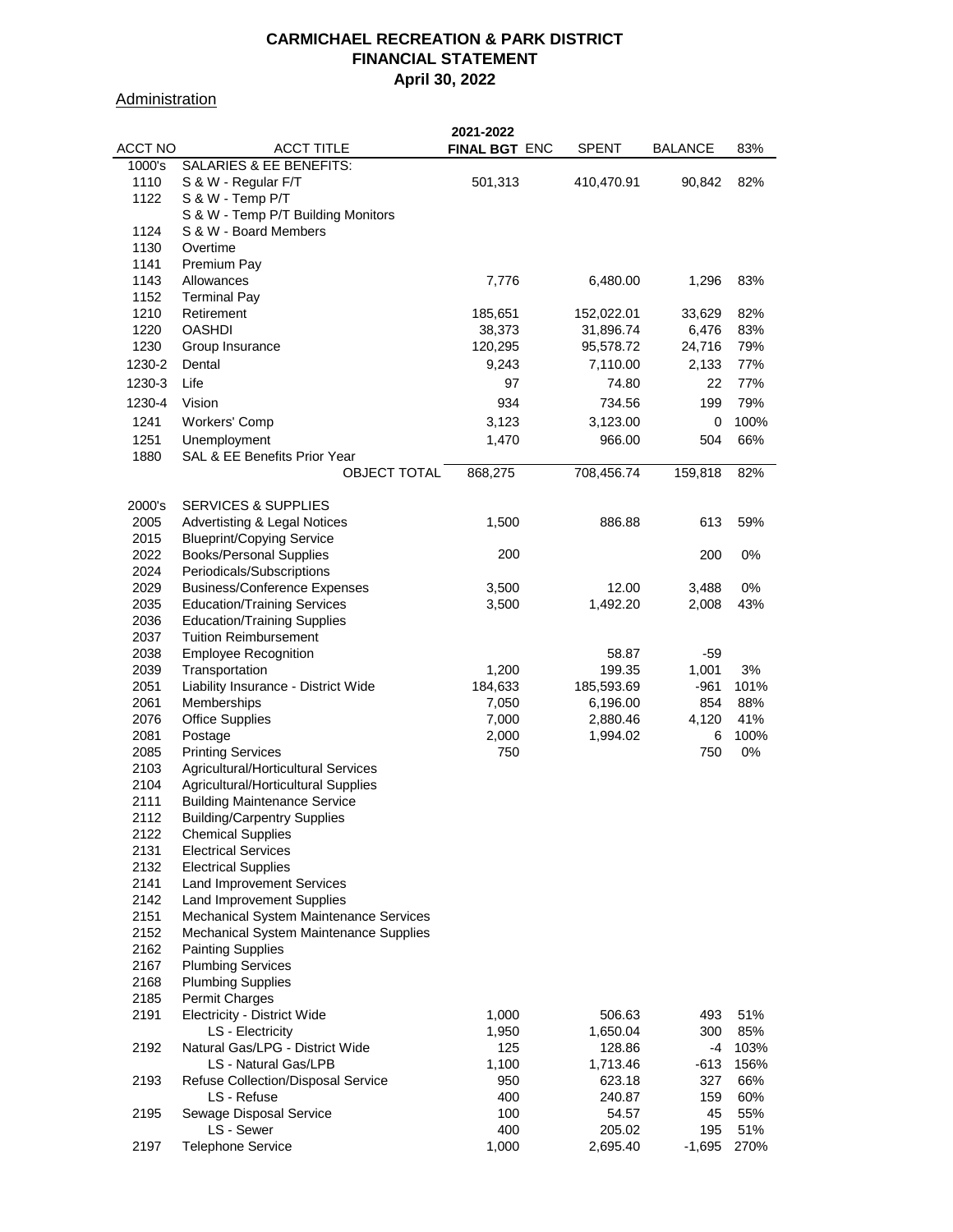## **Administration**

|         |                                       | 2021-2022            |              |                  |      |
|---------|---------------------------------------|----------------------|--------------|------------------|------|
| ACCT NO | <b>ACCT TITLE</b>                     | <b>FINAL BGT ENC</b> | SPENT        | <b>BALANCE</b>   | 83%  |
| 2198    | Water                                 | 5,000                | 3,726.15     | 1,274            | 75%  |
| 2205    | Auto Maintenance Services             |                      |              |                  |      |
|         |                                       |                      |              |                  |      |
| 2206    | Auto Maintenance Supplies             |                      |              |                  |      |
| 2226    | <b>Expendable Tools/Inst Supplies</b> |                      |              |                  |      |
| 2231    | Fire/Crash/Rescue Service             |                      |              |                  |      |
| 2232    | <b>Fire Supplies</b>                  |                      |              |                  |      |
| 2236    | Fuel/Lubricants                       |                      |              |                  |      |
| 2252    | Medical Equip Maintenance             |                      |              |                  |      |
| 2261    | Office Equipment Maintenance Services | 15,000               | 4,036.11     | 10,964           | 27%  |
| 2262    |                                       |                      |              |                  |      |
|         | Office Equipment Maintenance Supplies | 18,000               | 11,332.95    | 6,667            | 63%  |
| 2275    | Rent/Lease Equipment                  | 8,000                | 2,727.70     | 5,272            | 34%  |
| 2291    | Other Equipment Maintenance Svc       |                      |              |                  |      |
| 2292    | Other Equipment Maintenance Supply    |                      |              |                  |      |
| 2314    | <b>Clothing/Personal Supplies</b>     |                      |              |                  |      |
| 2321    | <b>Custodial Services</b>             |                      |              |                  |      |
| 2322    | <b>Custodial Supplies</b>             | 100                  | 167.29       | -67              | 167% |
| 2332    | <b>Food/Catering Supplies</b>         | 600                  | 322.17       | 278              | 54%  |
| 2443    | <b>Medical Service</b>                | 150                  |              | 150              | 0%   |
|         |                                       |                      |              |                  |      |
| 2444    | <b>Medical Supplies</b>               | 1,000                | 965.91       | 34               | 97%  |
| 2505    | <b>Accounting/Financial Services</b>  | 30,000               | 3,021.00     | 26,979           | 0%   |
| 2507    | <b>Assessor's Collection Services</b> | 28,000               | 26,869.82    | 1,130            | 0%   |
| 2508    | <b>Clerk of Board Services</b>        |                      | 139.00       | -139             |      |
| 2541    | <b>Personnel Services</b>             | 75                   |              | 75               | 0%   |
| 2552    | <b>Environmental Services</b>         | 12,488               |              | 12,488           | 0%   |
| 2571    | <b>Security Services</b>              | 65,000               | 47,497.50    | 17,503           | 73%  |
| 2591    |                                       |                      |              |                  |      |
|         | <b>Other Professional Services</b>    | 20,000               | 3,032.73     | 16,967           | 15%  |
| 2711    | <b>DTeck Labor</b>                    | 2,963                |              | 2,963            | 0%   |
| 2811    | <b>Data Processing Services</b>       | 10,000               | 3,544.35     | 6,456            | 35%  |
| 2812    | <b>Computer Software/Licensing</b>    | 14,000               | 12,315.70    | 1,684            | 88%  |
| 2813    | Sales Tax Adjustment-Board of Eq      |                      |              |                  |      |
| 2851    | <b>Recreation Services</b>            |                      |              |                  |      |
| 2852    | <b>Recreation Supplies</b>            |                      |              |                  |      |
| 2880    | Prior Year Service & Supply           |                      |              |                  |      |
| 2896    | Cash/Inventory Shortages              |                      | 122.50       |                  |      |
|         |                                       |                      |              |                  | 0%   |
| 2898    | <b>Other Operating Supplies</b>       | 450                  |              | 450              |      |
| 2899    | <b>Other Operating Services</b>       | 25,000               | 26,411.92    | $-1,412$         | 106% |
|         | <b>PBID</b>                           | 34,460               | 29,086.02    | 5,374            | 84%  |
| 2911    | DTECH LABOR - ACP                     |                      | 2,963.49     | $-2,963$         |      |
| 2912    | DTECH FEE - ACP                       |                      |              |                  |      |
| 2921    | <b>GS Printing Services</b>           | 10                   |              | 10               | 0%   |
| 2934    | Real Estate Services                  |                      |              |                  |      |
|         | OBJECT TOTAL                          | 508,654              | 385,413.81   | 123,363          | 76%  |
|         |                                       |                      |              |                  |      |
| 3000's  | <b>INTEREST &amp; ASSESSMENTS</b>     |                      |              |                  |      |
| 3210    | <b>Interest Expense</b>               |                      |              |                  |      |
| 3230    | Lease Obligation Retirement           |                      |              |                  |      |
|         |                                       |                      |              |                  |      |
|         | OBJECT TOTAL                          |                      |              |                  |      |
|         |                                       |                      |              |                  |      |
| 4000's  | <b>FIXED ASSETS</b>                   |                      |              |                  |      |
| 4201    | Structures & Improvements             | 551,200              | 51,120.95    | 500,079          | 9%   |
| 4202    | Improvements Other than Buildings     | 197,500              | 62,548.18    | 134,952          | 32%  |
|         | <b>OBJECT TOTAL</b>                   | 748,700              | 113,669.13   | 635,031          | 15%  |
|         |                                       |                      |              |                  |      |
| 4301    | Equipment - Prop                      |                      |              |                  |      |
|         | <b>OBJECT TOTAL</b>                   |                      |              |                  |      |
|         |                                       |                      |              |                  |      |
| 7901    |                                       |                      |              |                  |      |
|         | Appropriation for Contingencies       | 500,000              |              | 500,000          | 0%   |
|         | <b>OBJECT TOTAL</b>                   | 500,000              | 0.00         | 500,000          | 0%   |
|         |                                       |                      |              |                  |      |
|         | <b>BUDGET UNIT TOTAL</b>              | 2,625,629            | 1,207,539.68 | 1,418,212 45.99% |      |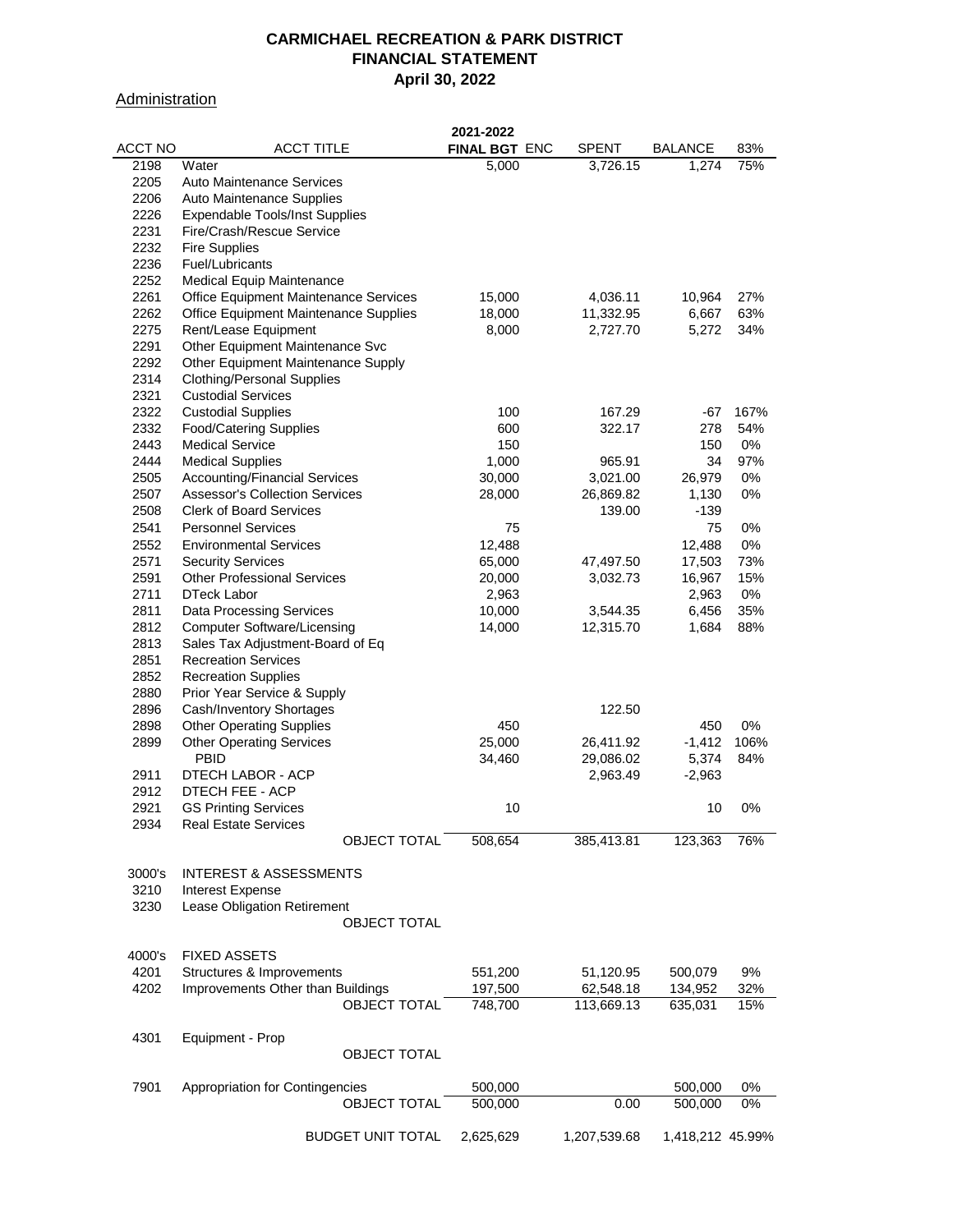## **Recreation**

|         |                                         | 2021-2022            |              |               |           |
|---------|-----------------------------------------|----------------------|--------------|---------------|-----------|
| ACCT NO | <b>ACCT TITLE</b>                       | <b>FINAL BGT ENC</b> | <b>SPENT</b> | BALANCE 83%   |           |
| 1000's  | SALARIES & EE BENEFITS:                 |                      |              |               |           |
| 1110    | S & W - Regular F/T & P/T               | 376,767              | 300,816.95   | 75,950 80%    |           |
| 1122    | S & W - Temp P/T                        | 240,000              | 102,009.80   | 137,990 43%   |           |
|         | S & W - Temp P/T Building Monitors      | 42,000               | 18,992.91    | 23,007 45%    |           |
| 1124    | S & W - Board Members                   |                      |              |               |           |
| 1130    | Overtime                                | 500                  | 22.13        | 478           | 4%        |
|         |                                         |                      |              |               |           |
| 1141    | Premium Pay                             |                      |              |               |           |
| 1143    | Allowances                              | 2,304                | 1,920.00     |               | 384 83%   |
| 1152    | <b>Terminal Pay</b>                     |                      |              |               |           |
| 1210    | Retirement                              | 130,145              | 103,014.82   | 27,130 79%    |           |
| 1220    | <b>OASHDI</b>                           | 50,610               | 32,328.24    | 18,282 64%    |           |
| 1230    | Group Insurance                         | 127,985              | 92,870.32    | 35,115 73%    |           |
| 1230-2  | Dental                                  | 9,480                | 8,058.00     | 1,422 85%     |           |
| 1230-3  | Life                                    | 185                  | 68.56        |               | 116 37%   |
| 1230-4  | Vision                                  | 678                  | 421.20       |               | 257 62%   |
|         |                                         |                      |              |               |           |
| 1241    | Workers' Comp                           | 13,995               | 13,995.00    |               | 0 100%    |
| 1251    | Unemployment                            | 8,044                | 3,886.71     | 4,157 48%     |           |
| 1880    | SAL & EE Benefits Prior Year            |                      | 2,542.27     | $-2,542$      |           |
|         | <b>OBJECT TOTAL</b>                     | 1,002,693            | 680,946.91   | 321,746 68%   |           |
|         |                                         |                      |              |               |           |
| 2000's  | <b>SERVICES &amp; SUPPLIES</b>          |                      |              |               |           |
| 2005    | <b>Advertisting &amp; Legal Notices</b> | 32,450               | 14,350.16    | 18,100 44%    |           |
| 2015    | <b>Bluprint/Copying Service</b>         |                      |              |               |           |
|         |                                         |                      |              |               |           |
| 2022    | <b>Books/Personal Supplies</b>          |                      |              |               |           |
| 2024    | Periodicals/Subscriptions               |                      |              |               |           |
| 2029    | <b>Business/Conference Expenses</b>     | 2,500                | 2,467.00     |               | 33 99%    |
| 2035    | <b>Education/Training Services</b>      | 2,000                | 349.00       | 1,651 17%     |           |
| 2036    | <b>Education/Training Supplies</b>      |                      |              |               |           |
| 2037    | <b>Tuition Reimbursement</b>            |                      |              |               |           |
| 2038    | <b>Employee Recognition</b>             |                      |              |               |           |
| 2039    | Transportation                          | 2,200                | 156.00       | 2,044         | 7%        |
| 2051    | Liability Insurance - District Wide     |                      |              |               |           |
| 2061    | Memberships                             | 865                  | 755.00       |               | 110 87%   |
| 2076    | <b>Office Supplies</b>                  | 2,400                | 1,044.66     | 1,355 44%     |           |
| 2081    | Postage                                 | 12,500               | 6,115.40     | 6,385 49%     |           |
|         |                                         |                      |              |               |           |
| 2085    | <b>Printing Services</b>                | 200                  |              | 200           | 0%        |
| 2103    | Agricultural/Horticultural Services     |                      |              |               |           |
| 2104    | Agricultural/Horticultural Supplies     |                      |              |               |           |
| 2111    | <b>Building Maintenance Service</b>     |                      |              |               |           |
| 2112    | <b>Building/Carpentry Supplies</b>      |                      |              |               |           |
| 2122    | <b>Chemical Supplies</b>                |                      |              |               |           |
| 2131    | <b>Electrical Services</b>              |                      |              |               |           |
| 2132    | <b>Electrical Supplies</b>              | 1,000                |              | 1,000         | 0%        |
| 2141    | <b>Land Improvement Services</b>        |                      |              |               |           |
| 2142    | Land Improvement Supplies               |                      |              |               |           |
| 2151    | Mechanical System Maintenance Services  |                      |              |               |           |
| 2152    | Mechanical System Maintenance Supplies  |                      |              |               |           |
| 2162    |                                         |                      |              |               |           |
|         | <b>Painting Supplies</b>                |                      |              |               |           |
| 2167    | <b>Plumbing Services</b>                |                      |              |               |           |
| 2168    | <b>Plumbing Supplies</b>                |                      |              |               |           |
| 2185    | Permit Charges                          |                      |              |               |           |
| 2191    | Electricity - District Wide             | 7,800                | 4,306.39     | 3,494 55%     |           |
|         | LS - Electricity                        | 18,800               | 14,025.35    | 4,775 75%     |           |
| 2192    | Natural Gas/LPG - District Wide         | 900                  | 1,095.35     |               | -195 122% |
|         | LS - Natural Gas/LPB                    | 9,300                | 14,564.22    | $-5,264$ 157% |           |
| 2193    | Refuse Collection/Disposal Service      | 8,100                | 5,296.73     | 2,803 65%     |           |
|         | LS - Refuse                             | 3,600                | 2,047.48     | 1,553 57%     |           |
| 2195    | Sewage Disposal Service                 | 800                  | 463.76       |               | 336 58%   |
|         | LS - Sewer                              | 3,100                | 1,742.60     | 1,357 56%     |           |
|         |                                         |                      |              |               |           |
| 2197    | <b>Telephone Service</b>                | 8,000                | 5,910.83     | 2,089 74%     |           |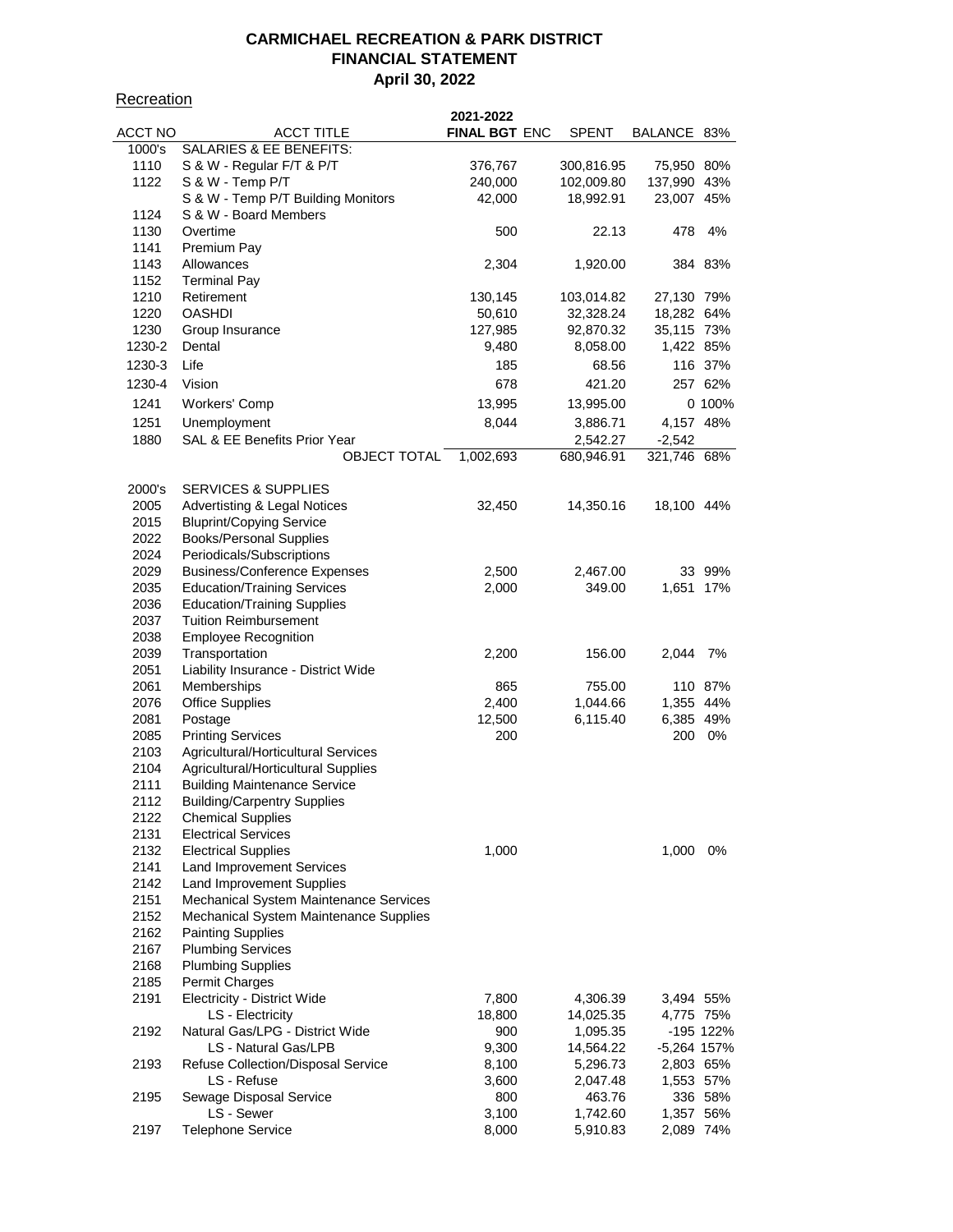**Recreation** 

|                |                                       | 2021-2022            |            |             |         |
|----------------|---------------------------------------|----------------------|------------|-------------|---------|
| <b>ACCT NO</b> | <b>ACCT TITLE</b>                     | <b>FINAL BGT ENC</b> | SPENT      | BALANCE 83% |         |
| 2198           | Water                                 | 42,400               | 31,672.10  | 10,728 75%  |         |
| 2205           | Auto Maintenance Services             | 2,000                | 1,082.84   |             | 917 54% |
|                |                                       |                      |            |             | 0%      |
| 2206           | Auto Maintenance Supplies             | 500                  |            | 500         |         |
| 2226           | <b>Expendable Tools/Inst Supplies</b> |                      |            |             |         |
| 2231           | Fire/Crash/Rescue Service             |                      |            |             |         |
| 2232           | <b>Fire Supplies</b>                  |                      |            |             |         |
| 2236           | Fuel/Lubricants                       | 4,000                | 1,609.94   | 2,390 40%   |         |
| 2252           | <b>Medical Equip Maintenance</b>      |                      |            |             |         |
| 2261           | Office Equipment Maintenance Services | 4,500                | 2,657.79   | 1,842 59%   |         |
| 2262           | Office Equipment Maintenance Supplies | 600                  | 205.22     |             | 395 34% |
| 2275           | Rent/Lease Equipment                  | 6,950                | 5,737.58   | 1,212 83%   |         |
| 2291           | Other Equipment Maintenance Svc       |                      |            |             |         |
|                |                                       |                      |            |             |         |
| 2292           | Other Equipment Maintenance Supply    |                      |            |             |         |
| 2314           | <b>Clothing/Personal Supplies</b>     |                      |            |             |         |
| 2321           | <b>Custodial Services</b>             |                      |            |             |         |
| 2322           | <b>Custodial Supplies</b>             |                      |            |             |         |
| 2332           | <b>Food/Catering Supplies</b>         | 1,100                |            | 1,100       | 0%      |
| 2443           | <b>Medical Service</b>                | 5,000                | 1,476.00   | 3,524 30%   |         |
| 2444           | <b>Medical Supplies</b>               |                      |            |             |         |
| 2505           | <b>Accounting/Financial Services</b>  |                      |            |             |         |
| 2507           | <b>Assessor's Collection Services</b> |                      |            |             |         |
| 2508           | <b>Clerk of Board Services</b>        |                      |            |             |         |
|                |                                       |                      |            |             |         |
| 2541           | <b>Personnel Services</b>             | 3,850                | 664.00     | 3,186 17%   |         |
| 2552           | <b>Environmental Services</b>         |                      |            |             |         |
| 2571           | <b>Security Services</b>              | 15,000               | 4,530.00   | 10,470 30%  |         |
| 2591           | <b>Other Professional Services</b>    |                      |            |             |         |
| 2711           | DTech Labor                           |                      |            |             |         |
| 2811           | <b>Data Processing Services</b>       |                      |            |             |         |
| 2812           | <b>Computer Software/Licensing</b>    | 2,150                | 200.00     | 1,950       | 9%      |
| 2813           | Sales Tax Adjustment-Board of Eq      |                      |            |             |         |
| 2851           | <b>Recreation Services</b>            | 188,000              | 58,439.47  | 129,561 31% |         |
|                |                                       |                      |            |             |         |
| 2852           | <b>Recreation Supplies</b>            | 57,364               | 31,976.80  | 25,387 56%  |         |
| 2880           | Prior Year Service & Supply           |                      |            |             |         |
| 2896           | Cash/Inventory Shortages              |                      |            |             |         |
| 2898           | <b>Other Operating Supplies</b>       |                      |            |             |         |
| 2899           | <b>Other Operating Services</b>       | 1,000                | 450.00     |             | 550 45% |
|                | PBID                                  |                      |            |             |         |
| 2911           | DTECH LABOR - ACP                     |                      |            |             |         |
| 2912           | DTECH FEE - ACP                       |                      |            |             |         |
| 2921           | <b>GS Printing Services</b>           |                      |            |             |         |
| 2934           | <b>Real Estate Services</b>           |                      |            |             |         |
|                |                                       |                      | 215,391.67 |             |         |
|                | OBJECT TOTAL                          | 450,929              |            | 235,537 48% |         |
|                |                                       |                      |            |             |         |
| 3000's         | <b>INTEREST &amp; ASSESSMENTS</b>     |                      |            |             |         |
| 3210           | Interest Expense                      |                      |            |             |         |
| 3230           | Lease Obligation Retirement           |                      |            |             |         |
|                | <b>OBJECT TOTAL</b>                   |                      |            |             |         |
|                |                                       |                      |            |             |         |
| 4000's         | <b>FIXED ASSETS</b>                   |                      |            |             |         |
| 4201           | Structures & Improvements             |                      |            |             |         |
| 4202           | Improvements Other than Buildings     |                      |            |             |         |
|                | <b>OBJECT TOTAL</b>                   |                      |            |             |         |
|                |                                       |                      |            |             |         |
|                |                                       |                      |            |             |         |
| 4301           | Equipment - Prop                      | 110,570              |            | 110,570     | 0%      |
|                | <b>OBJECT TOTAL</b>                   | 110,570              |            | 110,570     | 0%      |
|                |                                       |                      |            |             |         |
| 7901           | Appropriation for Contingencies       |                      |            |             |         |
|                | <b>OBJECT TOTAL</b>                   |                      |            |             |         |
|                |                                       |                      |            |             |         |
|                | BUDGET UNIT TOTAL                     | 1,564,192            | 896,338.58 | 667,853 57% |         |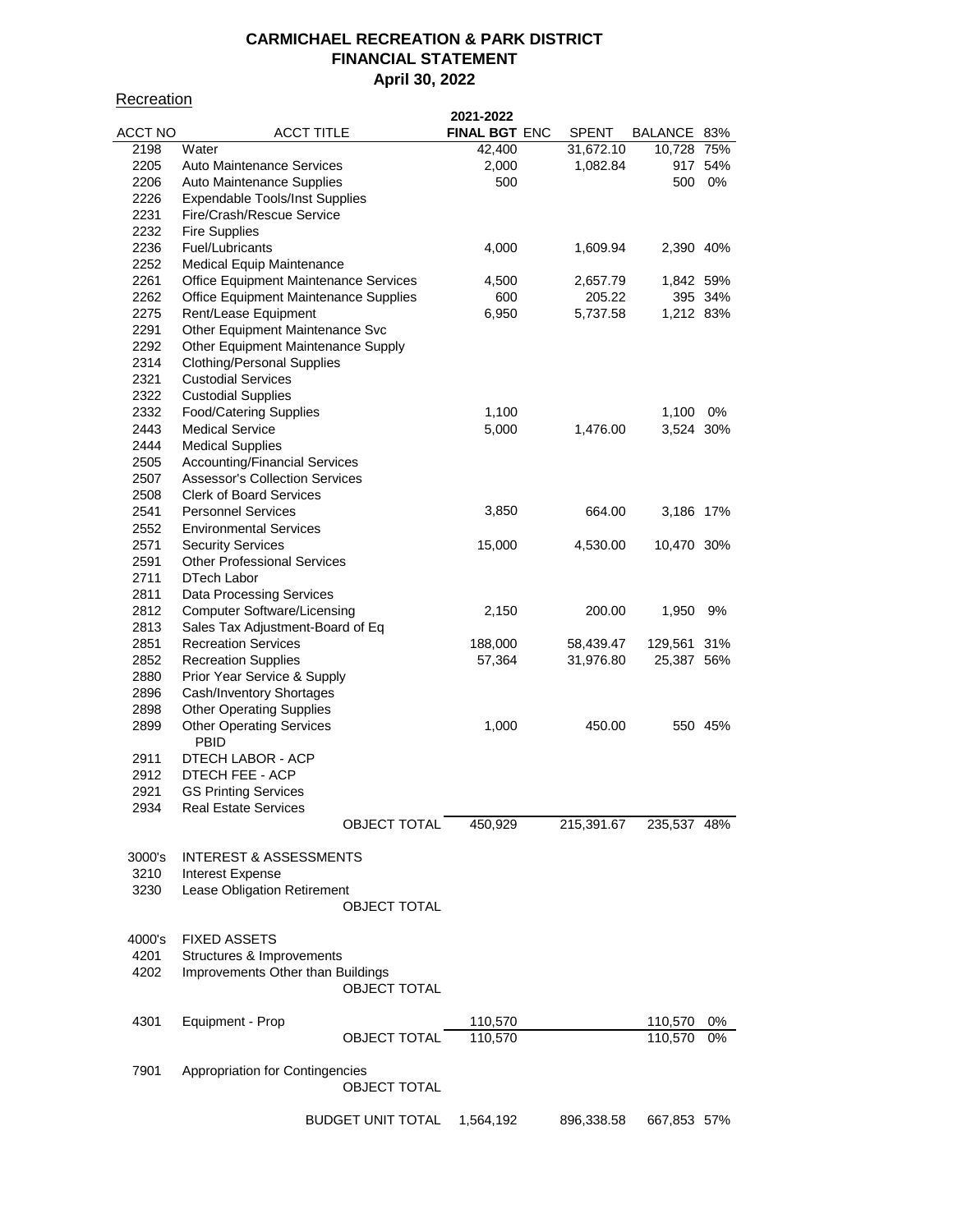**Maintenance** 

|         |                                         | 2021-2022            |            |                |      |
|---------|-----------------------------------------|----------------------|------------|----------------|------|
| ACCT NO | <b>ACCT TITLE</b>                       | <b>FINAL BGT ENC</b> | SPENT      | <b>BALANCE</b> | 83%  |
| 1000's  | SALARIES & EE BENEFITS:                 |                      |            |                |      |
| 1110    | S & W - Regular F/T & PT                | 480,678              | 320,351.99 | 160,326        | 67%  |
| 1122    | S & W - Temp P/T                        |                      |            |                |      |
|         | S & W - Temp P/T Building Monitors      |                      |            |                |      |
| 1124    | S & W - Board Members                   |                      |            |                |      |
| 1130    | Overtime                                | 500                  |            | 500            | 0%   |
|         |                                         |                      |            |                |      |
| 1141    | Premium Pay                             |                      |            |                |      |
| 1143    | Allowances                              | 576                  | 480.00     | 96             | 83%  |
| 1152    | <b>Terminal Pay</b>                     |                      | 17,334.47  | $-17,334$      |      |
| 1210    | Retirement                              | 163,765              | 110,533.83 | 53,231         | 67%  |
| 1220    | <b>OASHDI</b>                           | 36,773               | 25,828.77  | 10,944         | 70%  |
| 1230    | Group Insurance                         | 192,573              | 121,414.42 | 71,159         | 63%  |
| 1230-2  | Dental                                  | 11,850               | 7,702.50   | 4,148          | 65%  |
| 1230-3  | Life                                    | 99                   | 66.10      | 33             | 67%  |
|         |                                         |                      |            |                |      |
| 1230-4  | Vision                                  | 1,058                | 563.38     | 495            | 53%  |
| 1241    | Workers' Comp                           | 34,359               | 34,358.64  | 0              | 100% |
| 1251    | Unemployment                            | 1,890                | 1,302.00   | 588            | 69%  |
| 1880    | SAL & EE Benefits Prior Year            |                      |            |                |      |
|         | <b>OBJECT TOTAL</b>                     | 924,121              | 639,936.10 | 284,185        | 69%  |
|         |                                         |                      |            |                |      |
| 2000's  | <b>SERVICES &amp; SUPPLIES</b>          |                      |            |                |      |
|         |                                         |                      |            |                |      |
| 2005    | <b>Advertisting &amp; Legal Notices</b> | 1,500                |            | 1,500          | 0%   |
| 2015    | <b>Bluprint/Copying Service</b>         | 2,400                |            | 2,400          | 0%   |
| 2022    | <b>Books/Personal Supplies</b>          |                      |            |                |      |
| 2024    | Periodicals/Subscriptions               |                      |            |                |      |
| 2029    | <b>Business/Conference Expenses</b>     | 4,000                |            | 4,000          | 0%   |
| 2035    | <b>Education/Training Services</b>      | 4,000                | 4.10       | 3,996          | 0%   |
| 2036    | <b>Education/Training Supplies</b>      |                      |            |                |      |
| 2037    | <b>Tuition Reimbursement</b>            |                      |            |                |      |
| 2038    | <b>Employee Recognition</b>             |                      |            |                |      |
| 2039    | Transportation                          |                      |            |                |      |
| 2051    | Liability Insurance - District Wide     |                      |            |                |      |
| 2061    | Memberships                             | 300                  | 145.00     | 155            | 48%  |
| 2076    | <b>Office Supplies</b>                  | 377                  | 54.45      | 323            | 14%  |
| 2081    | Postage                                 |                      | 7.00       | $-7$           |      |
| 2085    | <b>Printing Services</b>                | 50                   | 31.36      | 19             | 63%  |
| 2103    | Agricultural/Horticultural Services     |                      |            |                | 70%  |
|         |                                         | 140,000              | 98,551.52  | 41,448         |      |
| 2104    | Agricultural/Horticultural Supplies     | 55,000               | 2,685.71   | 52,314         | 5%   |
| 2111    | <b>Building Maintenance Service</b>     | 20,000               | 15,720.35  | 4,280          | 79%  |
| 2112    | <b>Building/Carpentry Supplies</b>      | 30,000               | 6,568.15   | 23,432         | 22%  |
| 2122    | <b>Chemical Supplies</b>                |                      |            |                |      |
| 2131    | <b>Electrical Services</b>              | 9,000                | 4,894.00   | 4,106          | 54%  |
| 2132    | <b>Electrical Supplies</b>              | 7,500                | 6,998.89   | 501            | 93%  |
| 2141    | <b>Land Improvement Services</b>        | 12,000               | 14,496.70  | $-2,497$       | 121% |
| 2142    | <b>Land Improvement Supplies</b>        | 60,000               | 37,323.40  | 22,677         | 62%  |
| 2151    | Mechanical System Maintenance Services  | 90,000               | 105,369.66 | $-15,370$      | 117% |
| 2152    | Mechanical System Maintenance Supplies  | 20,000               | 9,969.58   | 10,030         | 50%  |
| 2162    | <b>Painting Supplies</b>                | 3,500                | 1,968.07   | 1,532          | 56%  |
| 2167    | <b>Plumbing Services</b>                | 5,000                | 5,665.74   | $-666$         | 113% |
| 2168    | <b>Plumbing Supplies</b>                | 25,000               | 5,588.02   | 19,412         | 22%  |
| 2185    | Permit Charges                          | 3,000                | 2,205.00   | 795            | 74%  |
| 2191    | Electricity - District Wide             | 36,750               | 20,518.62  | 16,231         | 56%  |
|         |                                         |                      |            |                |      |
|         | LS - Electricity                        | 89,500               | 66,826.60  | 22,673         | 75%  |
| 2192    | Natural Gas/LPG - District Wide         | 4,150                | 5,219.10   | $-1,069$       | 126% |
|         | LS - Natural Gas/LPB                    | 44,200               | 69,394.22  | $-25,194$      | 157% |
| 2193    | Refuse Collection/Disposal Service      | 40,000               | 25,237.38  | 14,763         | 63%  |
|         | LS - Refuse                             | 12,500               | 9,755.74   | 2,744          | 78%  |
| 2195    | Sewage Disposal Service                 | 3,725                | 2,209.79   | 1,515          | 59%  |
|         | LS - Sewer                              | 14,750               | 8,302.96   | 6,447          | 56%  |
| 2197    | <b>Telephone Service</b>                | 35,000               | 28,163.30  | 6,837          | 80%  |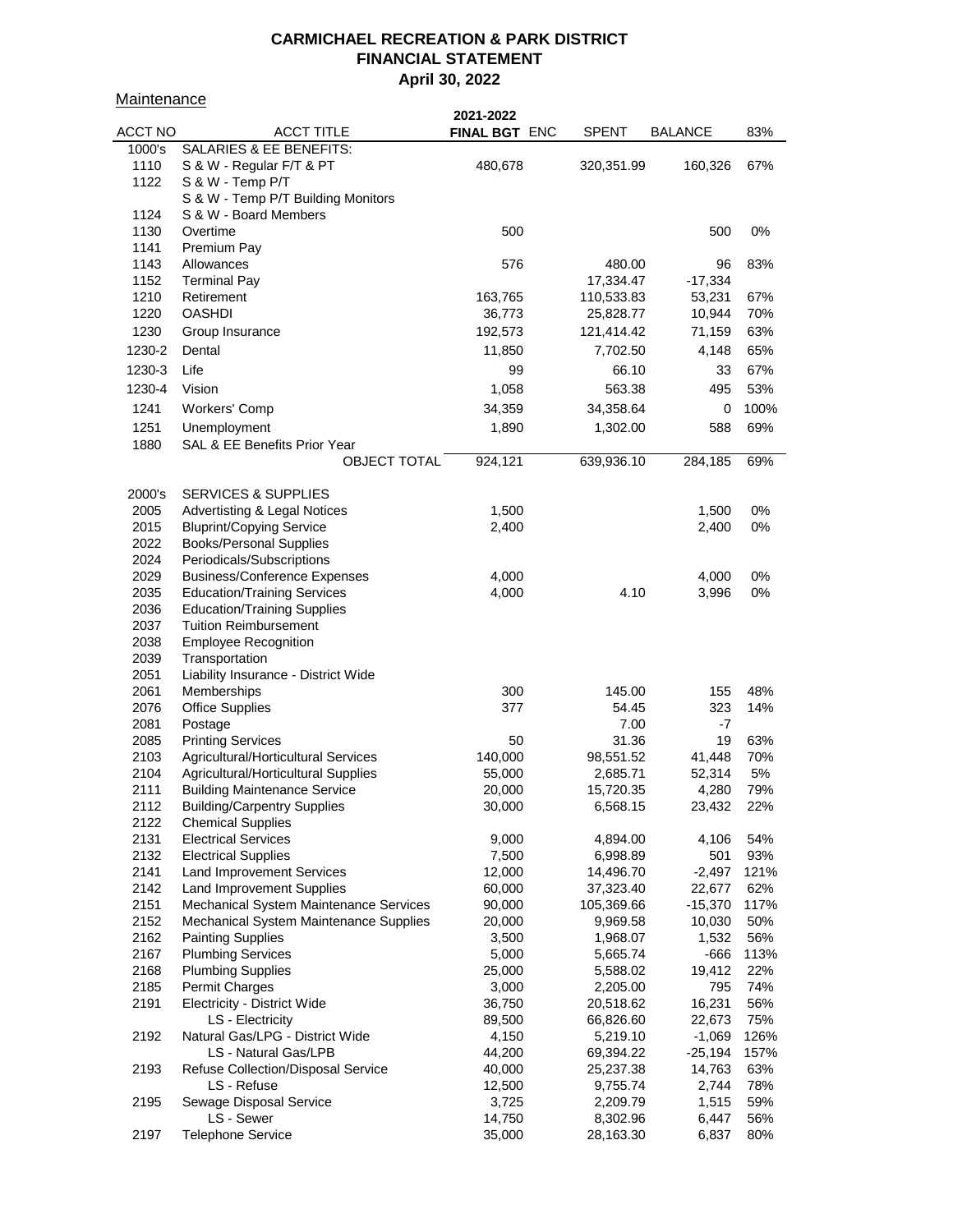**Maintenance** 

| <u><u>Malliturative</u></u> |                                                         |                          | 2021-2022      |              |                |           |
|-----------------------------|---------------------------------------------------------|--------------------------|----------------|--------------|----------------|-----------|
| <b>ACCT NO</b>              | <b>ACCT TITLE</b>                                       |                          | FINAL BGT ENC  | <b>SPENT</b> | <b>BALANCE</b> | 83%       |
| 2198                        | Water                                                   |                          | 202,000        | 150,908.20   | 51,092         | 75%       |
| 2205                        | Auto Maintenance Services                               |                          | 10,000         | 5,482.41     | 4,518          | 55%       |
| 2206                        | Auto Maintenance Supplies                               |                          | 10,000         | 7,565.56     | 2,434          | 76%       |
| 2226                        | <b>Expendable Tools/Inst Supplies</b>                   |                          | 7,500          | 3,606.39     | 3,894          | 48%       |
| 2231                        | Fire/Crash/Rescue Service                               |                          | 1,000          | 1,695.86     | -696           | 170%      |
| 2232                        | <b>Fire Supplies</b>                                    |                          | 1,000          | 27.91        | 972            | 3%        |
| 2236                        | Fuel/Lubricants                                         |                          | 13,500         | 10,649.60    | 2,850          | 79%       |
| 2252                        | <b>Medical Equip Maintenance</b>                        |                          |                |              |                |           |
| 2261                        | Office Equipment Maintenance Services                   |                          |                |              |                |           |
| 2262<br>2275                | Office Equipment Maintenance Supplies                   |                          |                |              |                |           |
| 2291                        | Rent/Lease Equipment<br>Other Equipment Maintenance Svc |                          | 8,000<br>4,500 | 3,379.64     | 4,620<br>4,500 | 42%<br>0% |
| 2292                        | Other Equipment Maintenance Supply                      |                          | 2,500          |              | 2,500          | 0%        |
| 2314                        | <b>Clothing/Personal Supplies</b>                       |                          | 10,000         | 2,977.41     | 7,023          | 30%       |
| 2321                        | <b>Custodial Services</b>                               |                          | 110,000        | 47,527.26    | 62,473         | 43%       |
| 2322                        | <b>Custodial Supplies</b>                               |                          | 23,000         | 9,420.13     | 13,580         | 41%       |
| 2332                        | <b>Food/Catering Supplies</b>                           |                          | 100            |              | 100            | 0%        |
| 2443                        | <b>Medical Service</b>                                  |                          | 150            | 144.00       | 6              | 96%       |
| 2444                        | <b>Medical Supplies</b>                                 |                          |                |              |                |           |
| 2505                        | <b>Accounting/Financial Services</b>                    |                          |                |              |                |           |
| 2507                        | <b>Assessor's Collection Services</b>                   |                          |                |              |                |           |
| 2508                        | <b>Clerk of Board Services</b>                          |                          |                |              |                |           |
| 2541                        | <b>Personnel Services</b>                               |                          | 250            | 57.00        | 193            | 23%       |
| 2552                        | <b>Environmental Services</b>                           |                          | 35,000         | 16,152.02    | 18,848         | 46%       |
| 2571                        | <b>Security Services</b>                                |                          |                |              |                |           |
| 2591                        | <b>Other Professional Services</b>                      |                          |                | 9,000.00     | $-9,000$       |           |
| 2711                        | <b>DTech Labor</b>                                      |                          |                |              |                |           |
| 2811                        | <b>Data Processing Services</b>                         |                          |                |              |                |           |
| 2812                        | <b>Computer Software/Licensing</b>                      |                          |                |              |                |           |
| 2813                        | Sales Tax Adjustment-Board of Eq                        |                          |                |              |                |           |
| 2851                        | <b>Recreation Services</b>                              |                          |                |              |                |           |
| 2852                        | <b>Recreation Supplies</b>                              |                          |                |              |                |           |
| 2880                        | Prior Year Service & Supply                             |                          |                |              |                |           |
| 2896                        | Cash/Inventory Shortages                                |                          |                |              |                |           |
| 2898                        | <b>Other Operating Supplies</b>                         |                          | 500            |              |                | 0%        |
| 2899                        | <b>Other Operating Services</b><br><b>PBID</b>          |                          |                |              | 500            |           |
| 2911                        | DTECH LABOR - ACP                                       |                          |                |              |                |           |
| 2912                        | DTECH FEE - ACP                                         |                          |                |              |                |           |
| 2921                        | <b>GS Printing Services</b>                             |                          |                |              |                |           |
| 2934                        | <b>Real Estate Services</b>                             |                          |                |              |                |           |
|                             |                                                         | OBJECT TOTAL             | 1,212,202      | 822,467.80   | 389,734        | 68%       |
|                             |                                                         |                          |                |              |                |           |
| 3000's                      | <b>INTEREST &amp; ASSESSMENTS</b>                       |                          |                |              |                |           |
| 3210                        | <b>Interest Expense</b>                                 |                          |                |              |                |           |
| 3230                        | Lease Obligation Retirement                             |                          |                |              |                |           |
|                             |                                                         | <b>OBJECT TOTAL</b>      |                |              |                |           |
|                             |                                                         |                          |                |              |                |           |
| 4000's                      | <b>FIXED ASSETS</b>                                     |                          |                |              |                |           |
| 4201                        | Structures & Improvements                               |                          |                |              |                |           |
| 4202                        | Improvements Other than Buildings                       |                          |                |              |                |           |
|                             |                                                         | <b>OBJECT TOTAL</b>      |                |              |                |           |
|                             |                                                         |                          |                |              |                |           |
| 4301                        | Equipment - Prop                                        |                          | 95,000         | 33,446.96    | 61,553         | 35%       |
|                             |                                                         | <b>OBJECT TOTAL</b>      | 95,000         | 33,446.96    | 61,553         | 35%       |
|                             |                                                         |                          |                |              |                |           |
| 7901                        | Appropriation for Contingencies                         | <b>OBJECT TOTAL</b>      |                |              |                |           |
|                             |                                                         |                          |                |              |                |           |
|                             |                                                         | <b>BUDGET UNIT TOTAL</b> | 2,231,323      | 1,495,850.86 | 735,472.14     | 67%       |
|                             |                                                         |                          |                |              |                |           |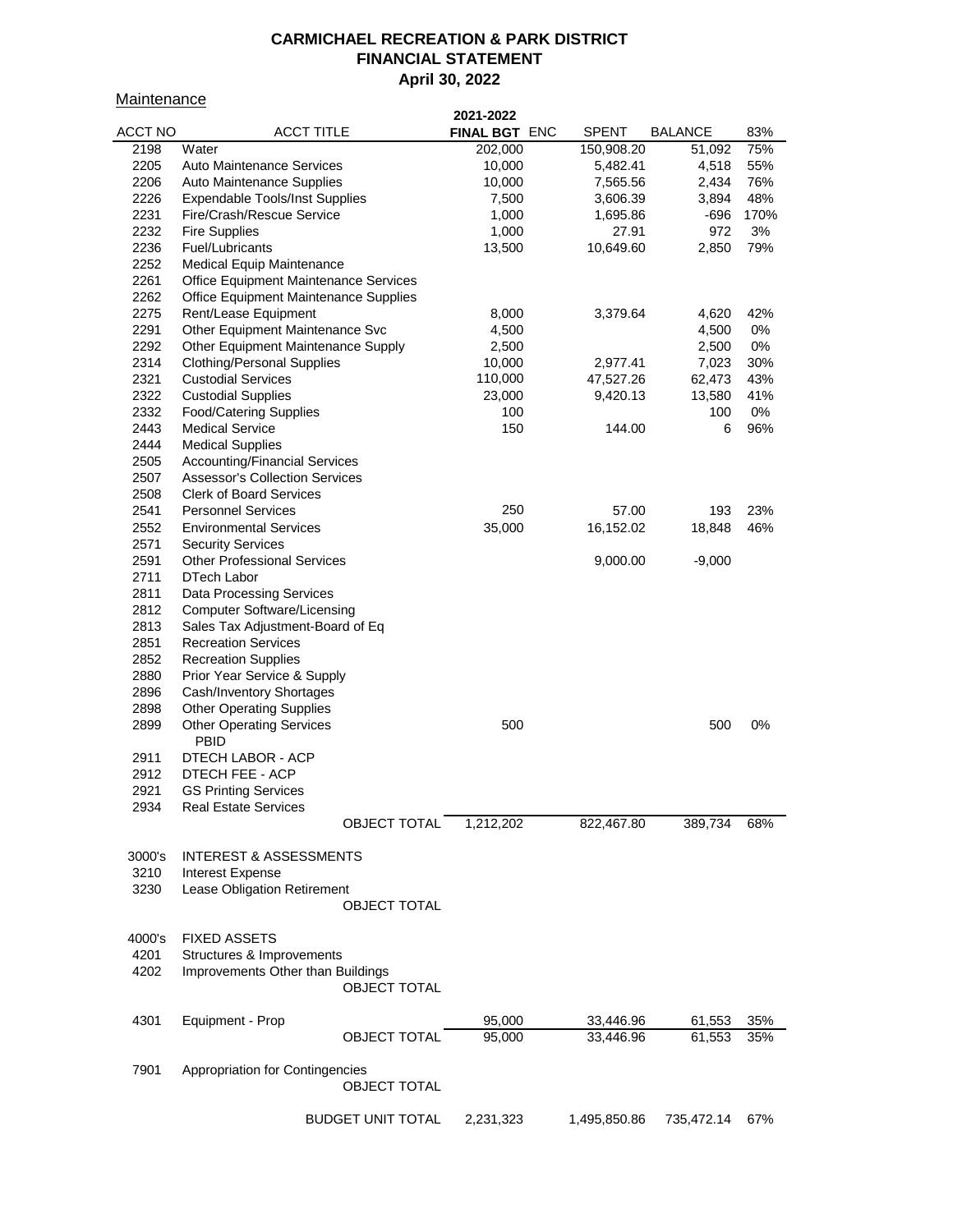| <b>CLAIM</b>             | <b>ACCT</b>          | <b>PAYEE</b>                                         | <b>DESCRIPTION</b>                          |          | <b>AMOUNT</b>          |
|--------------------------|----------------------|------------------------------------------------------|---------------------------------------------|----------|------------------------|
| <b>PAYROLL LIABILITY</b> |                      |                                                      |                                             |          |                        |
| 2015                     | 5420516              | Kaiser Foundation                                    | Group health insurance May 2022             | \$       | 17,405.40              |
| 2016                     | 5420516              | <b>Sutter Health Plus</b>                            | Group health insurance May 2022             | \$       | 4,415.00               |
| 2017                     | 5420516              | Western Health Advantage                             | Group health insurance May 2022             | \$       | 5,684.80               |
|                          |                      |                                                      |                                             |          |                        |
| 2018                     | 5420524              | <b>Nationwide Retirement</b>                         | Deferred compensation paydate 5/6/22        | \$       | 1,110.00               |
|                          |                      |                                                      | <b>SUBTOTAL</b>                             | \$       | 28,615.20              |
|                          |                      | <b>REFUNDS - Building Rentals &amp; Rec Programs</b> |                                             |          |                        |
| 2019                     | 94942900             | Alzuabidi, Amal                                      | Security Dep - Vets Hall, 5/7/22            | \$       | 200.00                 |
| 2020                     | 94942900             | Broomfield, Debra                                    | Security Dep - Vets Hall, 4/30/22           | \$       | 200.00                 |
| 2021                     | 94942900             | Options for Youth                                    | Refund - Bandshell, 5/26/22                 | \$       | 105.00                 |
| 2022                     | 94942900             | Ozgen, Yusuf                                         | Security Dep - JSH, 4/15/22                 | \$       | 400.00                 |
|                          |                      |                                                      |                                             |          |                        |
| 2023                     | 96964600             | Gubanova, Natalia                                    | Refund - KHO 40-44 (E.Gubanova)             | \$       | 350.00                 |
| 2024                     | 96964600             | Loeffler, Rudolph                                    | Refund - Tai Chi (Sep) replacement check    | \$       | 16.50                  |
| 2025                     | 96964600             | Ramirez, Alison                                      | Refund - Youth VB Clinic (S.Ramirez)        | \$       | 50.00                  |
|                          |                      |                                                      | <b>SUBTOTAL</b>                             | \$       | 1,321.50               |
|                          | 10111000             | Salaries & Wages                                     |                                             |          |                        |
|                          | 10111000             | Salaries & Wages                                     | Paydate May 6, 2022<br>Paydate May 20, 2022 | \$<br>\$ | 55,636.07<br>49,785.32 |
|                          |                      |                                                      |                                             |          |                        |
|                          | 10121000             | Retirement                                           | Paydate May 6, 2022                         | \$       | 16,543.68              |
|                          | 10121000             | Retirement                                           | Paydate May 20, 2022                        | \$       | 15,757.45              |
|                          | 10122000             | <b>OASHDI</b>                                        | Paydate May 6, 2022                         |          | 4,250.43               |
|                          | 10122000             | <b>OASHDI</b>                                        | Paydate May 20, 2022                        | \$<br>\$ | 3,802.82               |
|                          |                      |                                                      |                                             |          |                        |
|                          | 10123000             | Group Insurance                                      | Paydate May 6, 2022                         | \$       | 13,439.13              |
|                          | 10123000             | Group Insurance                                      | Paydate May 20, 2022                        | \$       | 13,782.24              |
|                          |                      |                                                      |                                             |          |                        |
|                          | 10123002<br>10123002 | Dental Insurance                                     | Paydate May 6, 2022                         | \$<br>\$ | 1,007.25               |
|                          |                      | Dental Insurance                                     | Paydate May 20, 2022                        |          | 1,066.50               |
|                          | 10123003             | Life Insurance                                       | Paydate May 6, 2022                         | \$       | 9.53                   |
|                          | 10123003             | Life Insurance                                       | Paydate May 20, 2022                        | \$       | 9.94                   |
|                          |                      |                                                      |                                             |          |                        |
|                          | 10123004             | Health Insurance Vision Ins                          | Paydate May 6, 2022                         | \$       | 69.81                  |
|                          | 10123004             | Health Insurance Vision Ins                          | Paydate May 20, 2022                        | \$       | 69.81                  |
|                          | 10125000             | <b>SUI</b>                                           | Paydate May 6, 2022                         | \$       | 104.61                 |
|                          | 10125000             | SUI                                                  | Paydate May 20, 2022                        | \$       | 100.72                 |
|                          |                      |                                                      | <b>SUBTOTAL</b>                             | \$       | 175,435.31             |
| 2026                     | 20200500             | <b>Messenger Publishing</b>                          | Color ads (5) Carmichael Times Apr 2022     | \$       | 430.00                 |
| 2027                     | 20200500             | <b>US Bank</b>                                       | Indeed - Building Monitor Job announcement  | \$       | 140.00                 |
| 2028                     | 20200500             | US Bank                                              | CPRS - Park Mt job announcement             | \$       | 75.00                  |
| 2029                     | 20200500             | US Bank                                              | Mailchimp - newsletter                      | \$       | 69.99                  |
| 2030                     | 20200500             | US Bank                                              | CPRS - Rec Coordinator job announcement     | \$       | 75.00                  |
| 2031                     | 20200500             | US Bank                                              | CPRS - Rec Specialist job announcement      | \$       | 75.00                  |
|                          |                      |                                                      |                                             |          |                        |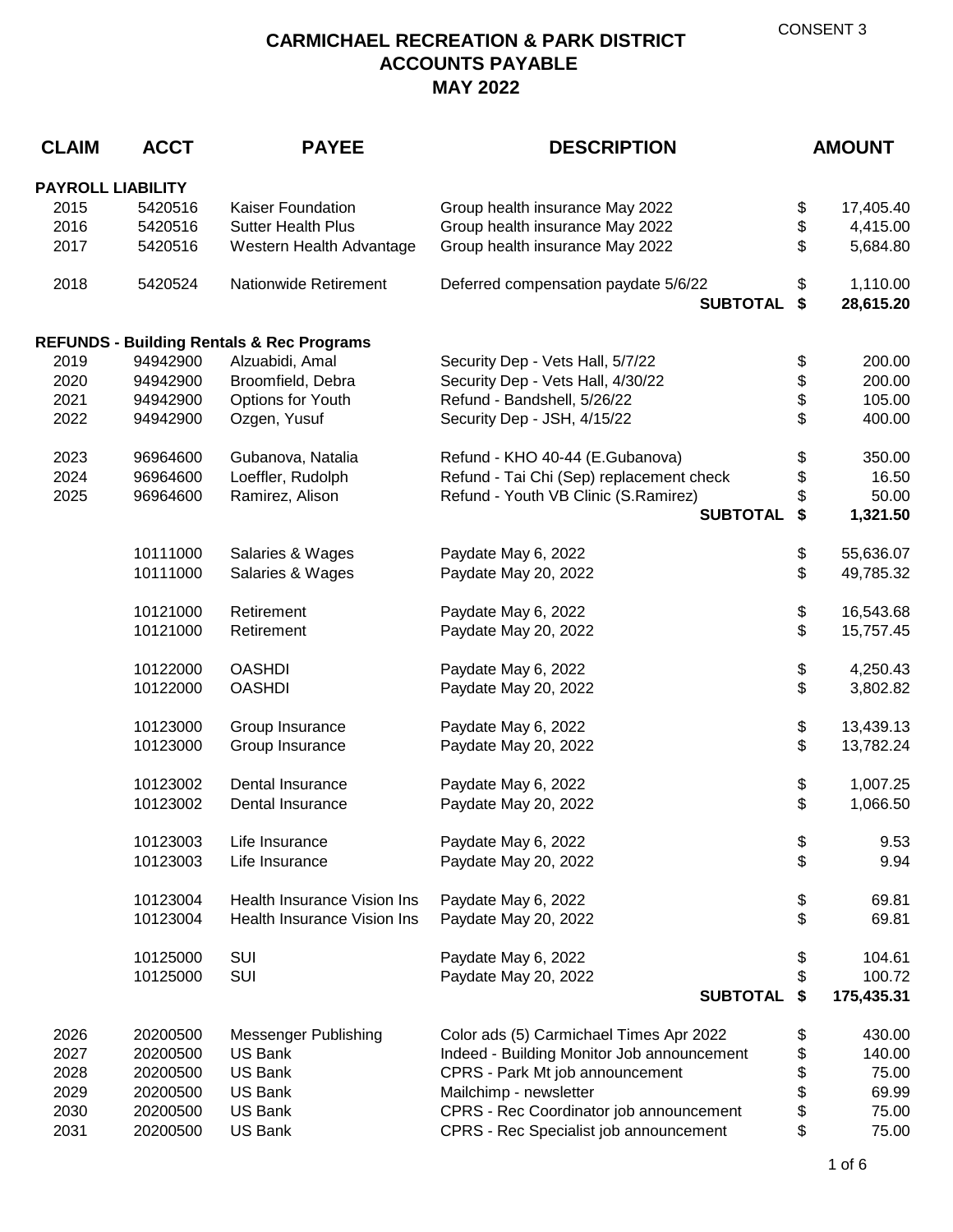| <b>CLAIM</b> | <b>ACCT</b> | <b>PAYEE</b>             | <b>DESCRIPTION</b>                                |    | <b>AMOUNT</b> |  |
|--------------|-------------|--------------------------|---------------------------------------------------|----|---------------|--|
| 2032         | 20201500    | Ca Surveying Drafting    | Manufactured repro - 800W flood repair            | \$ | 24.84         |  |
| 2033         | 20203800    | <b>US Bank</b>           | Staff meeting/employee recognition supplies       | \$ | 40.94         |  |
| 2034         | 20203900    | Panagiotou, Marianna     | Mileage Apr 2022                                  | \$ | 17.84         |  |
| 2035         | 20203900    | Reneau, Sharon           | Mileage - Apr 2022                                | \$ | 5.85          |  |
| 2036         | 20203900    | Shabazz, Aneesha         | Mileage - Mar 2022                                | \$ | 17.55         |  |
| 2037         | 20203900    | Shabazz, Aneesha         | Mielage - Apr 2022                                | \$ | 29.25         |  |
| 2038         | 20207600    | <b>Staples</b>           | HP toner cartridge CP                             | \$ | 136.03        |  |
| 2039         | 20207600    | <b>Staples</b>           | Paper CP                                          | \$ | 133.59        |  |
| 2040         | 20207600    | <b>Staples</b>           | <b>Construction Paper REC</b>                     | \$ | 45.74         |  |
| 2041         | 20207600    | <b>Staples</b>           | Remanufactured toner cartridge, dust off CP       | \$ | 112.25        |  |
| 2042         | 20207600    | <b>Staples</b>           | Remanufactured toner cartridge CP-ret'd           | \$ | (104.72)      |  |
| 2043         | 20207600    | <b>Staples</b>           | Paper, stpl remover, tape LS                      | \$ | 79.77         |  |
| 2044         | 20210300    | Jet Mulch Inc            | Playground fiber - Carmichael Park                | \$ | 10,590.23     |  |
| 2045         | 20210300    | New Image Landscape      | Landscape maintenance Apr 2022                    | \$ | 8,679.00      |  |
| 2046         | 20210400    | Valley Redwood           | Concrete sand - LS main repair                    | \$ | 177.79        |  |
| 2047         | 20211100    | <b>Central Glass</b>     | Repair/replace window/glass CP storage            | \$ | 309.72        |  |
| 2048         | 20211100    | <b>Central Glass</b>     | Repair/replace window/glass CP storage            | \$ | 532.83        |  |
| 2049         | 20211100    | <b>Central Glass</b>     | Repair broken window - LS 200W, Rm 805            | \$ | 543.33        |  |
| 2050         | 20211200    | Bode & Bode Lock         | Keys, rekey master - LS 300W                      | \$ | 102.31        |  |
| 2051         | 20211200    | Carmichael Ace           | Drain cleaner                                     | \$ | (35.55)       |  |
| 2052         | 20211200    | Carmichael Ace           | Parking signs, hook, bolts, aerator, lube triflow | \$ | 27.07         |  |
| 2053         | 20211200    | Carmichael Ace           | Sheet metal screws                                | \$ | 10.21         |  |
| 2054         | 20215200    | Airgas                   | Acetylene, air, argon, oxygen, nitrogen           | \$ | 172.65        |  |
| 2055         | 20216200    | Carmichael Ace           | Caulk                                             | \$ | 25.82         |  |
| 2056         | 20216200    | Carmichael Ace           | Caulk                                             | \$ | 4.31          |  |
| 2057         | 20216700    | Rapid First Plumbing     | Locate leak - LS water main LS-gyms/KHO           | \$ | 807.00        |  |
| 2058         | 20216800    | Carmichael Ace           | Drain cleaner                                     | \$ | 35.55         |  |
| 2059         | 20216800    | Carmichael Ace           | Caps, material cut whl - LS main line repair      | \$ | 11.81         |  |
| 2060         | 20216800    | Home Depot               | Sump pump w/tethered switch LS main leak          | \$ | 160.55        |  |
| 2061         | 20216800    | <b>Sprinkler Service</b> | Sprinkler supplies - LS                           | \$ | 108.30        |  |
| 2062         | 20219100    | <b>SMUD</b>              | CP 8516 Fair Oaks-Garfield 3/26/22-4/25/22        | \$ | 112.70        |  |
| 2063         | 20219100    | <b>SMUD</b>              | CP 4310 Jan Dr 3/26/22-4/25/22                    | \$ | 30.27         |  |
| 2064         | 20219100    | <b>SMUD</b>              | CP O'Donnell Heritage 3/26/22-4/25/22             | \$ | 67.99         |  |
| 2065         | 20219100    | <b>SMUD</b>              | CP 5706 Grant-Vets Hall 3/29/22-4/26/22           | \$ | 80.41         |  |
| 2066         | 20219100    | <b>SMUD</b>              | CP 5750 Grant Ave-DO 3/29/22-4/26/22              | \$ | 598.09        |  |
| 2067         | 20219100    | <b>SMUD</b>              | CP Patriots Park 3/24/22-4/21/22                  | \$ | 40.77         |  |
| 2068         | 20219100    | <b>SMUD</b>              | CP Bird Track 3/24/22-4/21/22                     | \$ | 35.53         |  |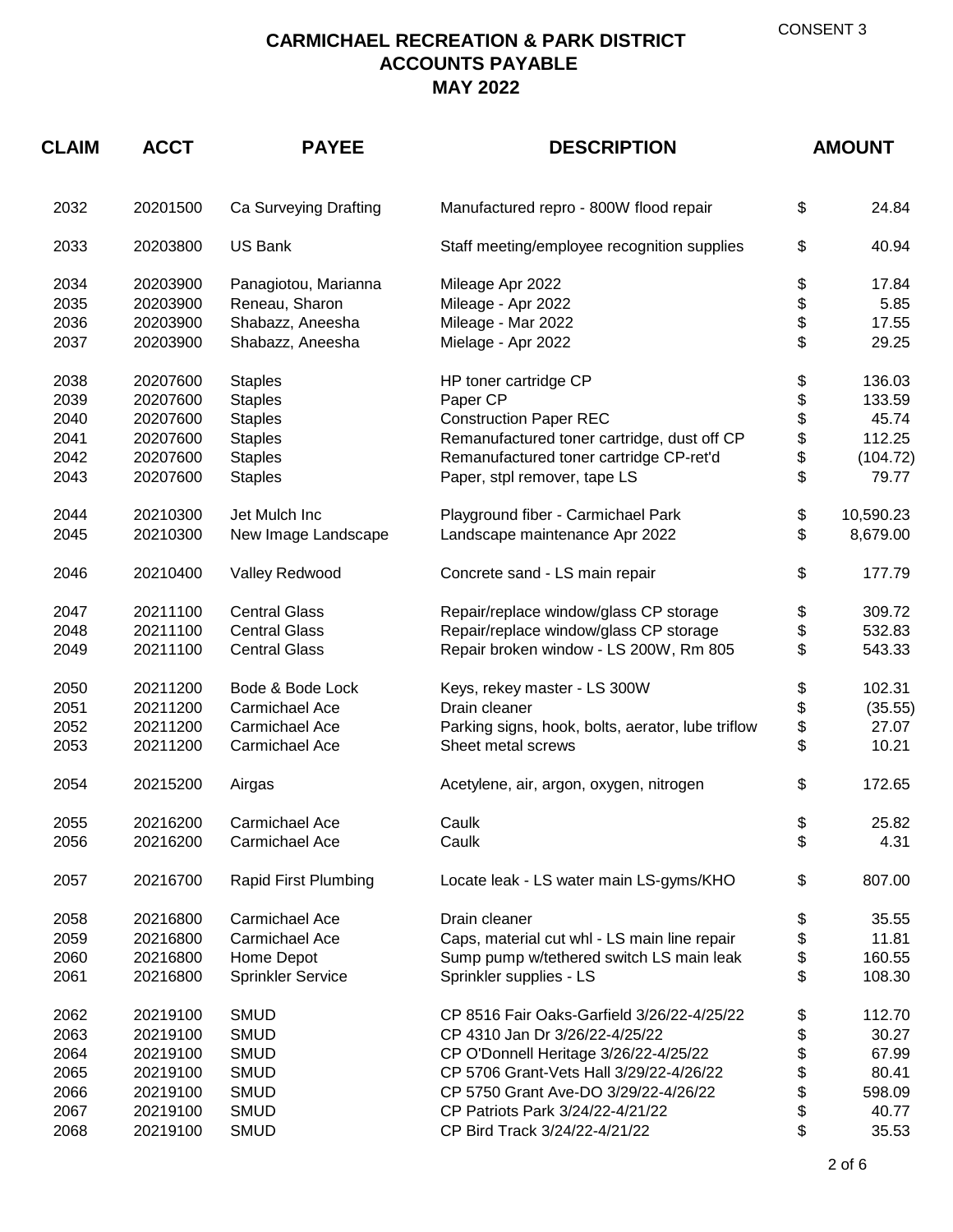| <b>CLAIM</b> | <b>ACCT</b> | <b>PAYEE</b>                | <b>DESCRIPTION</b>                           | <b>AMOUNT</b>  |
|--------------|-------------|-----------------------------|----------------------------------------------|----------------|
| 2069         | 20219100    | <b>SMUD</b>                 | CP Del Campo 3/24/22-4/21/22                 | \$<br>278.03   |
| 2070         | 20219100    | <b>SMUD</b>                 | CP St Lights 3/24/22-4/21/22                 | \$<br>133.83   |
| 2071         | 20219100    | <b>SMUD</b>                 | CP Cardinal Oaks 3/24/22-4/21/22             | \$<br>257.25   |
| 2072         | 20219100    | <b>SMUD</b>                 | CP ODN St lights 3/24/22-4/21/22             | \$<br>142.93   |
| 2073         | 20219100    | <b>SMUD</b>                 | CP Pheasant Rd 3/24/22-4/21/22               | \$<br>35.53    |
| 2074         | 20219100    | <b>SMUD</b>                 | CP Brookglen Way 3/24/22-4/21/22             | \$<br>90.72    |
| 2075         | 20219100    | <b>SMUD</b>                 | CP 7001 Fair Oaks-Nt Lts 3/29/22-4/26/22     | \$<br>14.31    |
| 2076         | 20219100    | <b>SMUD</b>                 | CP 7001 Fair Oaks-Bandshell 3/29/22-4/26/22  | \$<br>45.86    |
| 2077         | 20219100    | <b>SMUD</b>                 | CP 7001 Fair Oaks-Mt Shop 3/29/22-4/26/22    | \$<br>93.12    |
| 2078         | 20219100    | <b>SMUD</b>                 | CP 7001 Fair Oaks-Ballfield2 3/29/22-4/26/22 | \$<br>268.78   |
| 2079         | 20219100    | <b>SMUD</b>                 | LS Engle Rd-Garfield 3/29/22-4/26/22         | \$<br>29.42    |
| 2080         | 20219100    | <b>SMUD</b>                 | LS 5325 Engle Rd-NL Chaut 3/29/22-4/26/22    | \$<br>13.96    |
| 2081         | 20219100    | <b>SMUD</b>                 | LS 5325 Engle Rd 3/29/22-4/26/22             | \$<br>1,972.84 |
| 2082         | 20219100    | <b>SMUD</b>                 | LS 5330 Gibbons Dr 3/29/22-4/26/22           | \$<br>4,575.61 |
| 2083         | 20219100    | <b>SMUD</b>                 | LS Parking Lot 3/24/22-4/21/22               | \$<br>155.78   |
| 2084         | 20219100    | <b>SMUD</b>                 | CP 5351 El Camino 3/30/22-4/27/22            | \$<br>28.85    |
| 2085         | 20219100    | <b>SMUD</b>                 | CP 5291 Glancy Dr 3/30/22-4/27/22            | \$<br>75.76    |
| 2086         | 20219100    | <b>SMUD</b>                 | CP 7001 Fair Oaks 3/30/22-4/27/22            | \$<br>114.28   |
| 2087         | 20219100    | <b>SMUD</b>                 | CP Pheasant Rd 4/6/22-5/4/22                 | \$<br>11.05    |
| 2088         | 20219200    | PG&E                        | CP 7001 Fair Oaks 3/30/22-4/28/22            | \$<br>35.52    |
| 2089         | 20219200    | PG&E                        | CP 5750 Grant Ave 3/29/22-4/27/22            | \$<br>162.95   |
| 2090         | 20219200    | PG&E                        | CP Vet's Building 3/30/22-4/28/22            | \$<br>34.80    |
| 2091         | 20219200    | PG&E                        | LS 5330 Gibbons 3/30/22-4/28/22              | \$<br>2,864.33 |
| 2092         | 20219200    | PG&E                        | LS 5330 Gibbons 3/30/22-4/28/22              | \$<br>66.08    |
| 2093         | 20219200    | PG&E                        | LS Gibbons Annex 3/30/22-4/28/22             | \$<br>381.83   |
| 2094         | 20219200    | PG&E                        | CP 8516 Fair Oaks 3/30/22-4/28/22            | \$<br>(38.02)  |
| 2095         | 20219200    | PG&E                        | LS 5325 Engle Rd 4/2/22-5/3/22               | \$<br>1,316.97 |
| 2096         | 20219300    | <b>Republic Services</b>    | LS Container April 2022, overage 3/28        | \$<br>1,470.18 |
| 2097         | 20219300    | <b>Republic Services</b>    | CP Container May 2022, CP on-call 4/30/22    | \$<br>150.00   |
| 2098         | 20219300    | <b>Republic Services</b>    | LS Container On-call 4/6-4/30/22             | \$<br>338.73   |
| 2099         | 20219300    | <b>Rocket Restrooms</b>     | Cardinal Oaks portable 4/8/22-5/5/22         | \$<br>140.78   |
| 2100         | 20219300    | <b>Rocket Restrooms</b>     | Patriots Park portable 4/8/22-5/5/22         | \$<br>286.16   |
| 2101         | 20219300    | <b>Rocket Restrooms</b>     | O'Donnell Park portable 4/8/22-5/5/22        | \$<br>75.78    |
| 2102         | 20219300    | <b>Rocket Restrooms</b>     | Jan Park portable 4/8/22-5/5/22              | \$<br>75.78    |
| 2103         | 20219300    | <b>Rocket Restrooms</b>     | Jensen Botanical portable 4/8/22-5/5/22      | \$<br>140.78   |
| 2104         | 20219300    | <b>Rocket Restrooms</b>     | Del Campo portable 4/8/22-5/5/22             | \$<br>140.78   |
| 2105         | 20219300    | <b>Rocket Restrooms</b>     | Sutter Park portable 4/13/22-5/10/22         | \$<br>75.78    |
| 2106         | 20219300    | <b>Rocket Restrooms</b>     | La Sierra portable 4/13/22-5/10/22           | \$<br>75.78    |
| 2107         | 20219300    | <b>Rocket Restrooms</b>     | Carmichael Park portable 4/13/22-5/10/22     | \$<br>1,053.88 |
| 2108         | 20219300    | <b>Rocket Restrooms</b>     | Schweitzer Grove portable 4/13/22-5/10/22    | \$<br>75.78    |
| 2109         | 20219500    | <b>Sac County Utilities</b> | 7001 Fair Oaks 3/1/22-4/30/22                | \$<br>539.16   |
| 2110         | 20219500    | <b>Sac County Utilities</b> | 8520 Fair Oaks 3/1/22-4/30/22                | \$<br>180.80   |
| 2111         | 20219500    | <b>Sac County Utilities</b> | Engle Rd/LS Collective 3/1/22-4/30/22        | \$<br>572.78   |
| 2112         | 20219500    | <b>Sac County Utilities</b> | 5325 Engle Rd/LS Collective 3/1/22-4/30/22   | \$<br>469.48   |
| 2113         | 20219500    | <b>Sac County Utilities</b> | Gibbons Dr/LS Collective 3/1/22-4/30/22      | \$<br>848.43   |
| 2114         | 20219500    | <b>Sac County Utilities</b> | Gibbons Dr/LS Collective 3/1/22-4/30/22      | \$<br>113.70   |
| 2115         | 20219500    | <b>Sac County Utilities</b> | Engle Rd/LS Collective 3/1/22-4/30/22        | \$<br>771.47   |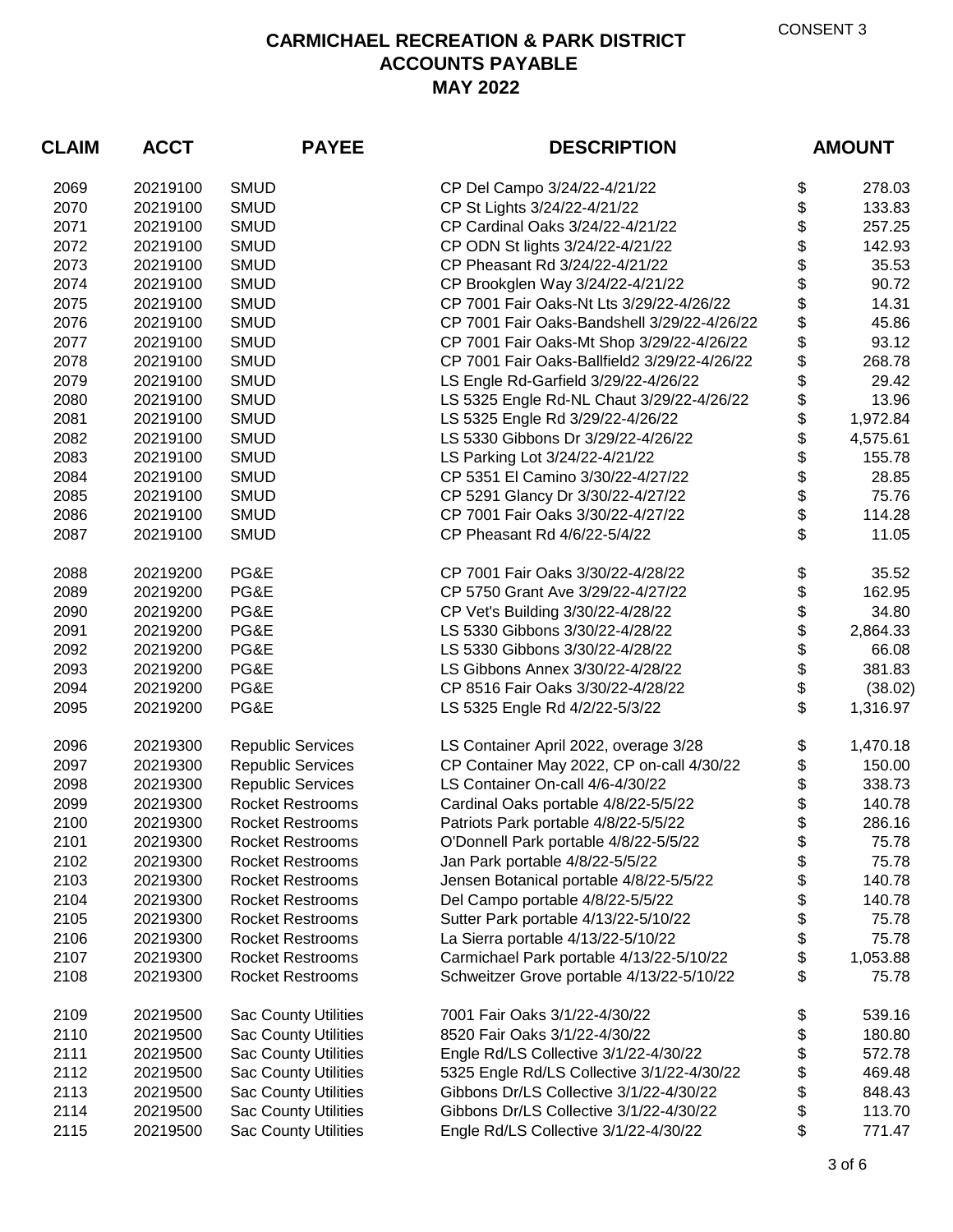| <b>CLAIM</b> | <b>ACCT</b><br><b>PAYEE</b><br><b>DESCRIPTION</b> |                                  | <b>AMOUNT</b>                                |          |          |
|--------------|---------------------------------------------------|----------------------------------|----------------------------------------------|----------|----------|
| 2116         | 20219700                                          | Allstream                        | LS Irrig, KHO/Sierra, alarm May 2022         | \$       | 1,218.89 |
| 2117         | 20219700                                          | <b>Comcast Business</b>          | CP Garfield House 5/4/22-6/3/22              | \$       | 210.74   |
| 2118         | 20219700                                          | <b>Comcast Business</b>          | CP Mt Shop 5/2/22-6/1/22                     | \$       | 196.01   |
| 2119         | 20219700                                          | <b>Consolidated Comm</b>         | LS phone/int May 2022                        | \$       | 413.27   |
| 2120         | 20219700                                          | NEXTEL/T-Mobile                  | Cell use/equip 3/26-4/25/22                  | \$       | 271.27   |
| 2121         | 20219700                                          | Streamline/Digital Deploy        | Webhosting May 2022                          | \$       | 200.00   |
| 2122         | 20219800                                          | <b>Carmichael Water District</b> | Glancy Court 4/1/22-4/30/22                  | \$       | 755.20   |
| 2123         | 20219800                                          | <b>Carmichael Water District</b> | Cardinal Court 4/1/22-4/30/22                | \$       | 276.73   |
| 2124         | 20219800                                          | <b>Carmichael Water District</b> | 5325 Engle Rd Apr 2022                       | \$       | 2,066.00 |
| 2125         | 20219800                                          | <b>Carmichael Water District</b> | 8516 Fair Oaks Apr 2022                      | \$       | 408.86   |
| 2126         | 20219800                                          | <b>Carmichael Water District</b> | 6917 Sutter Ave Apr 2022                     | \$       | 119.70   |
| 2127         | 20219800                                          | <b>Carmichael Water District</b> | Del Campo Park Apr 2022                      |          | 1,486.46 |
| 2128         | 20219800                                          | <b>Carmichael Water District</b> | Carmichael Park Apr 2022                     | \$\$     | 2,314.92 |
| 2129         | 20219800                                          | <b>Carmichael Water District</b> | 4310 Jan Dr Apr 2022                         |          | 164.88   |
| 2130         | 20219800                                          | <b>Carmichael Water District</b> | O'Donnell Heritage Apr 2022                  | \$       | 293.65   |
| 2131         | 20219800                                          | Fair Oaks Water District         | 7000 Pheasant Rd 6/1/22-7/31/22              | \$       | 210.71   |
| 2132         | 20220600                                          | <b>Bar Hein</b>                  | Bolt lever, nut                              | \$<br>\$ | 93.96    |
| 2133         | 20220600                                          | <b>Turf Star</b>                 | Castor wheel, screw/nut - LS small mower     |          | 159.26   |
| 2134         | 20220600                                          | <b>Turf Star</b>                 | Castor wheel, screw/nut - LS small mower tax |          | 1.55     |
| 2135         | 20220600                                          | <b>Turf Star</b>                 | Wheel asm, screw, nut - LS small mower       |          | 365.36   |
| 2136         | 20220600                                          | <b>Turf Star</b>                 | Wheel asm, screw, nut - LS small mower tax   | \$       | 1.58     |
| 2137         | 20220600                                          | <b>Turf Star</b>                 | Blade svc, rear arm, wheel asm - 4000D mower | \$       | 1,440.48 |
| 2138         | 20222600                                          | Carmichael Ace                   | Snap knife                                   | \$       | 17.18    |
| 2139         | 20222600                                          | Carmichael Ace                   | Air hose, dual foot, air plug - CP MT        | \$       | 64.62    |
| 2140         | 20222600                                          | Home Depot                       | Jet fan blower - Garfield House              | \$       | 171.32   |
| 2141         | 20223600                                          | WEX/Chevron                      | Fuel 4/7-5/6/22 REC                          | \$       | 202.63   |
| 2142         | 20223600                                          | WEX/Chevron                      | Fuel 4/7-5/6/22 MT                           | \$       | 756.95   |
| 2143         | 20226100                                          | Caltronics                       | LS Konica freight Apr 2022                   | \$       | 9.03     |
| 2144         | 20231400                                          | Bare Bones Workwear              | Work pants (2) J. Houting                    | \$       | 96.91    |
| 2145         | 20232100                                          | Tee Janitorial                   | Janitorial services Mar 2022                 | \$       | 6,794.78 |
| 2146         | 20232200                                          | Home Depot                       | Tape, trash can, trash can dolly             | \$       | 258.93   |
| 2147         | 20232200                                          | <b>Tee Janitorial</b>            | Janitorial supplies Mar/Apr 2022             | \$       | 932.47   |
| 2148         | 20254100                                          | State of Cal DOJ                 | Fingerprints Apr 2022 REC                    | \$       | 32.00    |
| 2149         | 20257100                                          | <b>Austin Security</b>           | Security patrol CP Apr 2022                  | \$       | 325.00   |
| 2150         | 20257100                                          | <b>Austin Security</b>           | Security patrol Jensen/Sutter Apr 2022       | \$       | 300.00   |
| 2151         | 20257100                                          | Fulton El Camino RPD             | Service/patrol Apr 2022                      | \$       | 4,420.00 |
| 2152         | 20285100                                          | <b>Hawkins Officiating</b>       | Youth bball, Adult vball officials Apr 2022  | \$       | 3,404.00 |
| 2153         | 20285100                                          | Kiwanis Club of Carm             | Breakfast W/Bunny 4/16/22                    | \$       | 1,545.00 |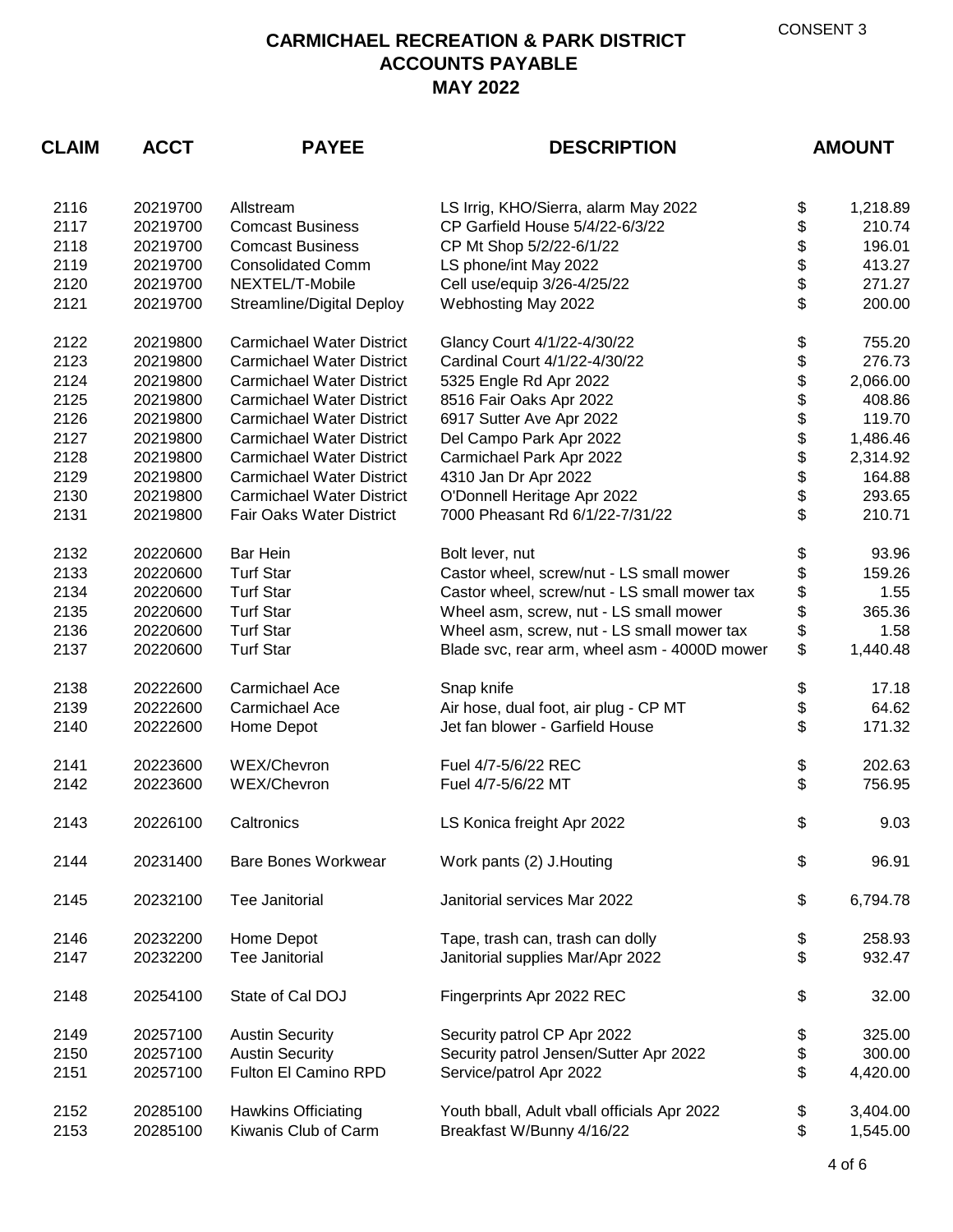## **CARMICHAEL RECREATION & PARK DISTRICT ACCOUNTS PAYABLE MAY 2022**

| <b>CLAIM</b>          | <b>ACCT</b>                          | <b>PAYEE</b>                                                   | <b>DESCRIPTION</b>                                  |    | <b>AMOUNT</b> |  |
|-----------------------|--------------------------------------|----------------------------------------------------------------|-----------------------------------------------------|----|---------------|--|
| 2154                  | 20285200                             | Carmichael Ace                                                 | Athletic field paint                                | \$ | 32.29         |  |
| 2155                  | 20285200                             | S&S Worldwide                                                  | Summer camp supplies                                | \$ | 1,881.21      |  |
| 2156                  | 20285200                             | S&S Worldwide                                                  | Summer camp supplies                                | \$ | 109.38        |  |
| 2157                  | 20285200                             | Smart & Final                                                  | <b>KHO</b> supplies                                 | \$ | 159.12        |  |
| 2158                  | 20285200                             | <b>US Bank</b>                                                 | E-Signs - banner for Breakfast w/bunny              | \$ | 819.03        |  |
| 2159                  | 20285200                             | <b>US Bank</b>                                                 | Amazon - Breakfast W/Bunny supplies                 | \$ | 82.82         |  |
| 2160                  | 20285200                             | <b>US Bank</b>                                                 | Dollar Tree - Breakfast W/Bunny supplies            | \$ | 20.40         |  |
| 2161                  | 20285200                             | US Bank                                                        | Costco - Community garden supplies (water)          | \$ | 41.93         |  |
| 2162                  | 20285200                             | <b>US Bank</b>                                                 | Amazon - Garfield House ribbon cutting              | \$ | 135.60        |  |
| 2163                  | 20285200                             | <b>US Bank</b>                                                 | Dollar Tree - Breakfast W/Bunny supplies            | \$ | 25.69         |  |
| 2164                  | 20285200                             | <b>US Bank</b>                                                 | Evangeline's - Breakfast W/Bunny supplies           | \$ | 67.35         |  |
| 2165                  | 20285200                             | US Bank                                                        | Taylor Angelo - balloons Breakfast W/Bunny          | \$ | 250.00        |  |
| 2166                  | 20285200                             | <b>US Bank</b>                                                 | Amazon - preschool books, Easter supplies           | \$ | 138.72        |  |
|                       |                                      |                                                                | <b>SUBTOTAL</b>                                     | \$ | 81,154.83     |  |
| <b>ASSET PROJECTS</b> |                                      |                                                                |                                                     |    |               |  |
|                       |                                      | <b>CP-Cardinal Oaks Playground-Demo/Install</b>                |                                                     |    |               |  |
| 2167                  | 42420200                             | <b>Berliner</b>                                                | Playground equip replacement-Cardinal               | \$ | 38,155.17     |  |
| 2168                  | 42420200                             | <b>Creative Builders</b>                                       | Demo/offhaul concrete repair-Cardinal Oaks          | \$ | 6,584.00      |  |
| 2169                  | 42420200                             | <b>Creative Builders</b>                                       | Demo/install playground equip-Cardinal Oaks         | \$ | 20,081.00     |  |
| 2170                  | 42420200                             | Jet Mulch Inc                                                  | Playground fiber - Cardinal Oaks                    | \$ | 7,911.95      |  |
|                       |                                      |                                                                | <b>SUBTOTAL</b>                                     | \$ | 72,732.12     |  |
|                       |                                      | <b>Sutter Jensen-Sutter Community Garden Fence Improvement</b> |                                                     |    |               |  |
| 2171                  | 42420200                             | <b>S&amp;S Fence</b>                                           | Demo/furnish/install fence-Sutter Comm gard         | \$ | 44,750.00     |  |
|                       |                                      |                                                                | <b>SUBTOTAL</b>                                     | \$ | 44,750.00     |  |
|                       |                                      |                                                                | <b>TOTAL CAPITAL PROJECTS \$</b>                    |    | 117,482.12    |  |
|                       |                                      |                                                                | TOTAL ACCOUNTS PAYABLE - GENERAL FUND 337A MAY 2022 |    |               |  |
|                       |                                      |                                                                |                                                     |    |               |  |
|                       | <b>ASSESSMENT FUND 337B</b>          |                                                                |                                                     |    |               |  |
| <b>ASSET PROJECTS</b> |                                      |                                                                |                                                     |    |               |  |
|                       | <b>CP Veteran's Hall Improvement</b> |                                                                |                                                     |    |               |  |
| 2172                  | 42420100                             | Home Depot                                                     | Base, wall knockdown, caulk, liners                 | \$ | 105.39        |  |
| 2173                  | 42420100                             | US Bank                                                        | Blinds Galore - window coverings Vets Hall          | \$ | 2,282.53      |  |
|                       |                                      |                                                                | TOTAL ACCOUNTS PAYABLE - FUND 337B MAY 2022         |    | 2,387.92      |  |

**APPROVED:** *Approval Reflected in the Advisory Board Minutes at June 2022*